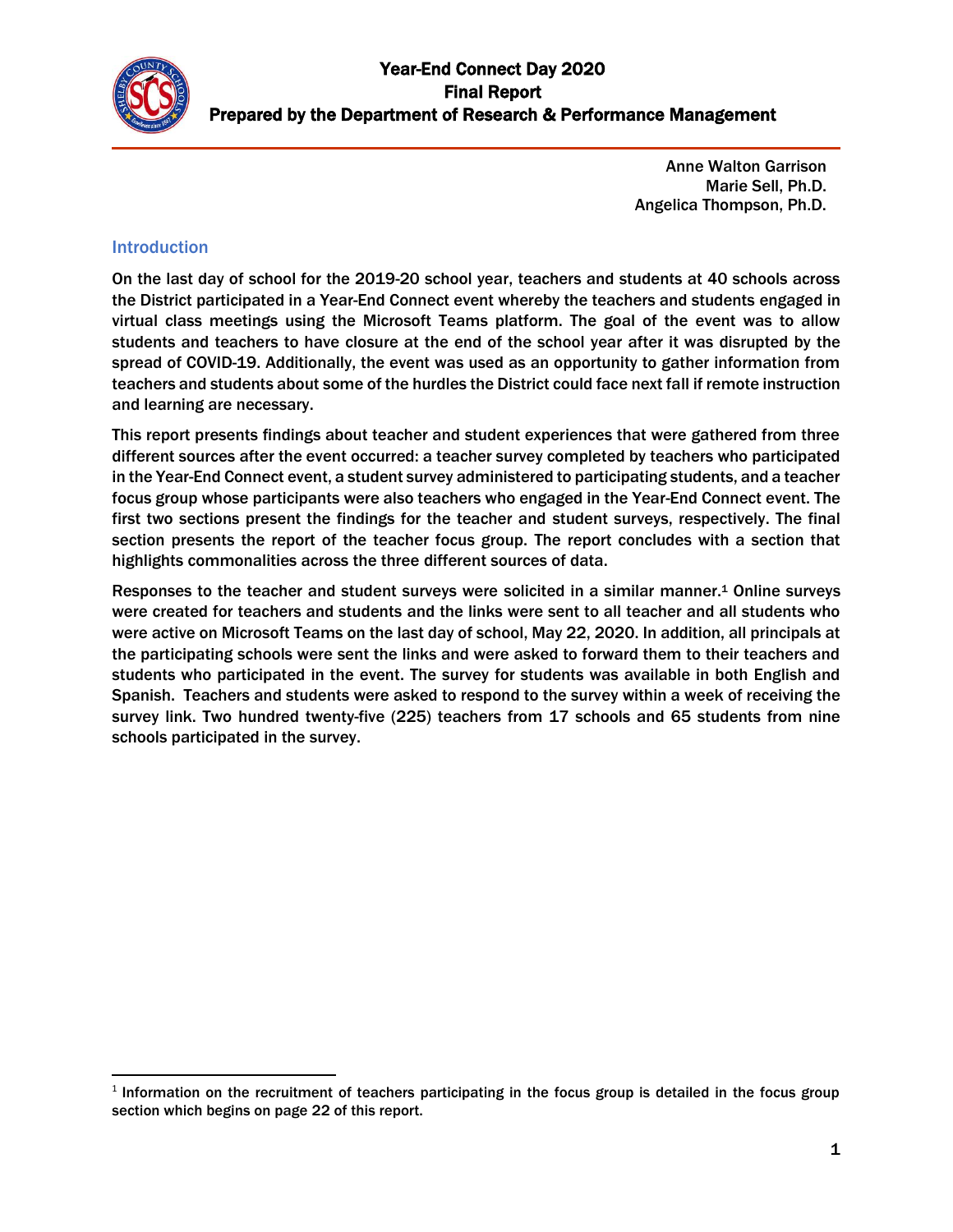#### Teacher Survey Findings

Figure 1 identifies the home schools of participating teachers. Most teach at Chimneyrock Elementary (18.7%), Shelby Oaks Elementary (13.3%), and Lowrance K-8 (10.7%) schools.

#### Figure 1. Participating Schools

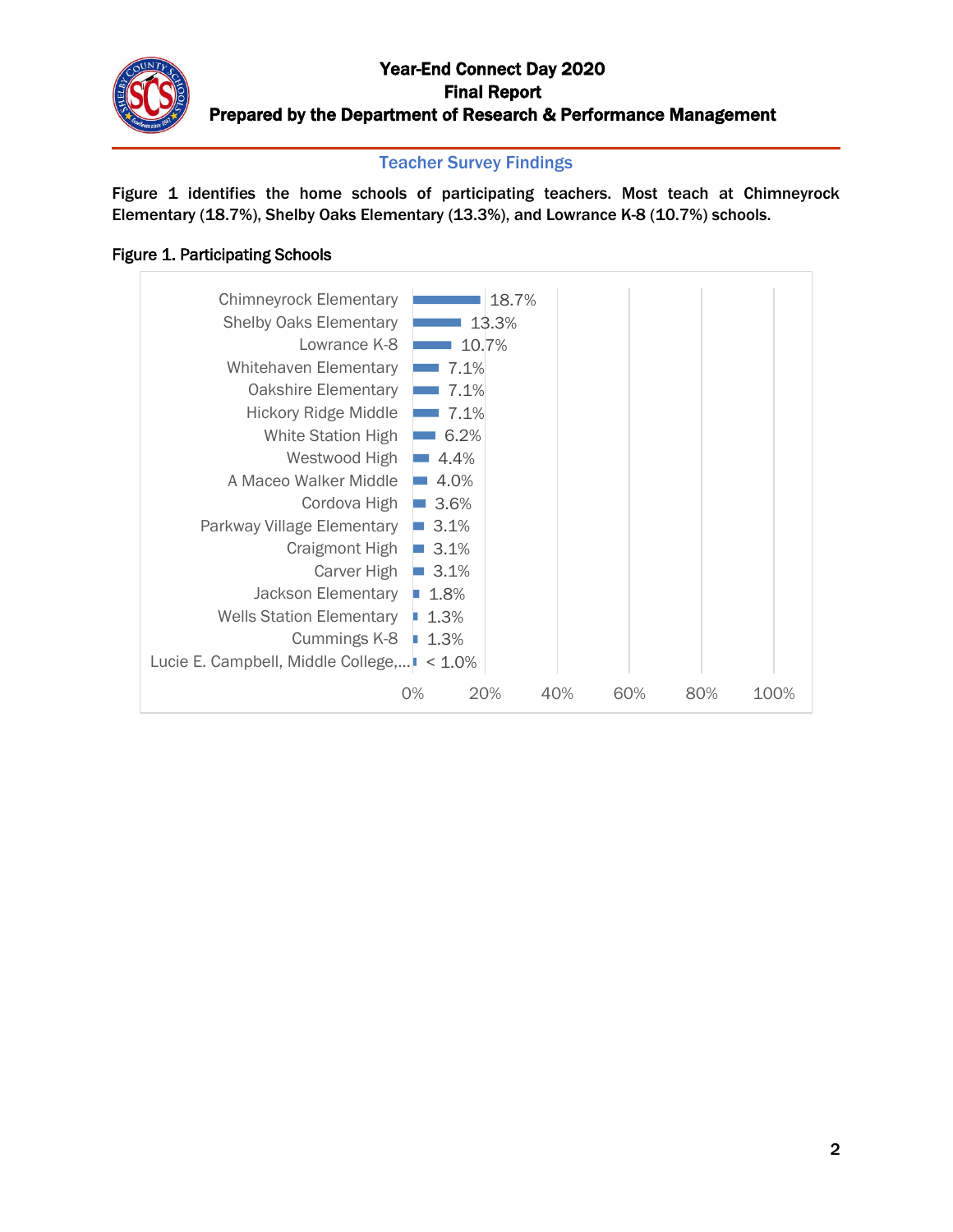Teachers reported that 1,913 students participated. Figure 2 shows teachers' perceptions of students' level of engagement.

#### Figure 2. Student Engagement

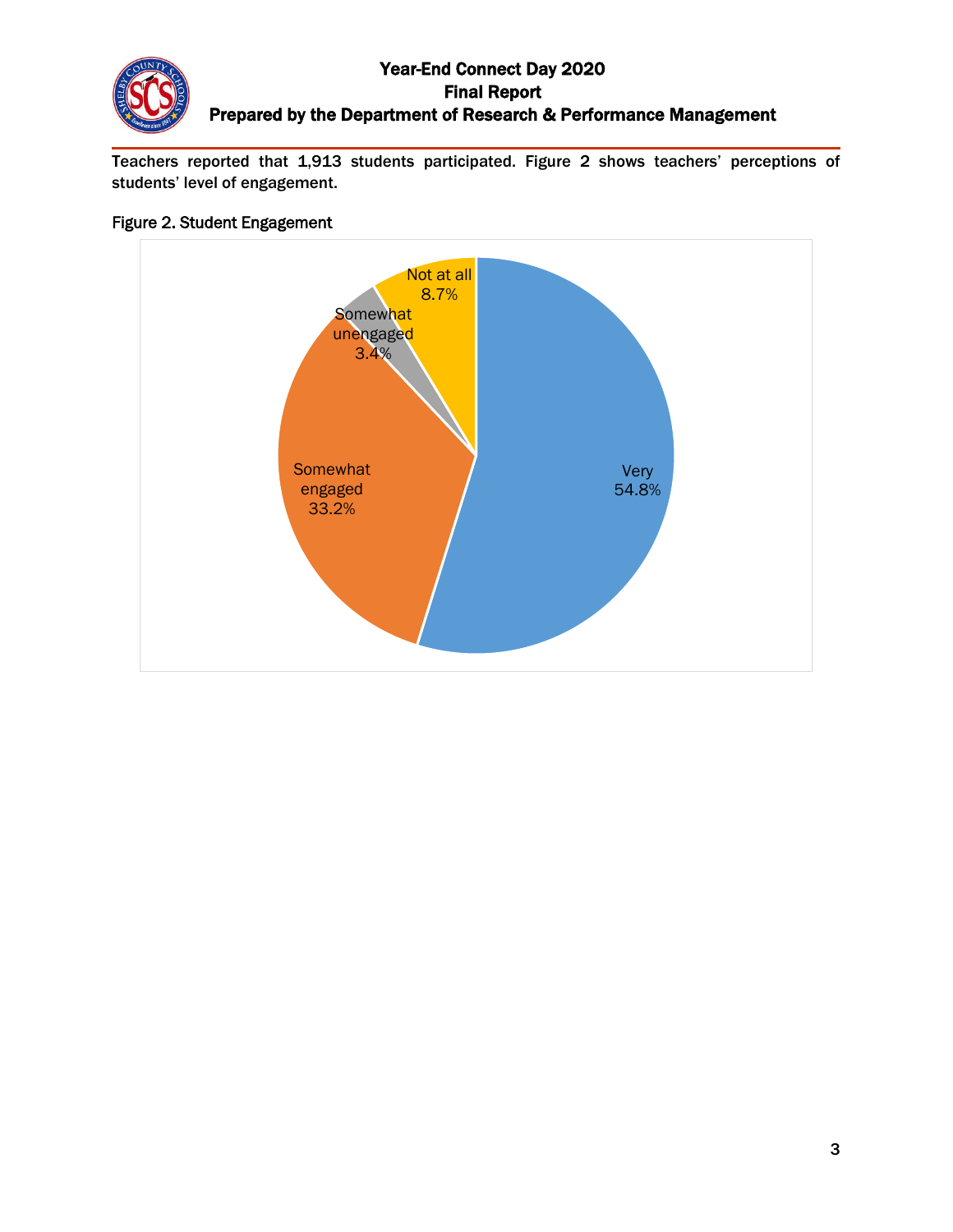When asked about technical issues, 21% of teachers reported experiencing problems fairly often or frequently, while one-quarter reported experiencing no technical issues.

### Figure 3. Technical Issues

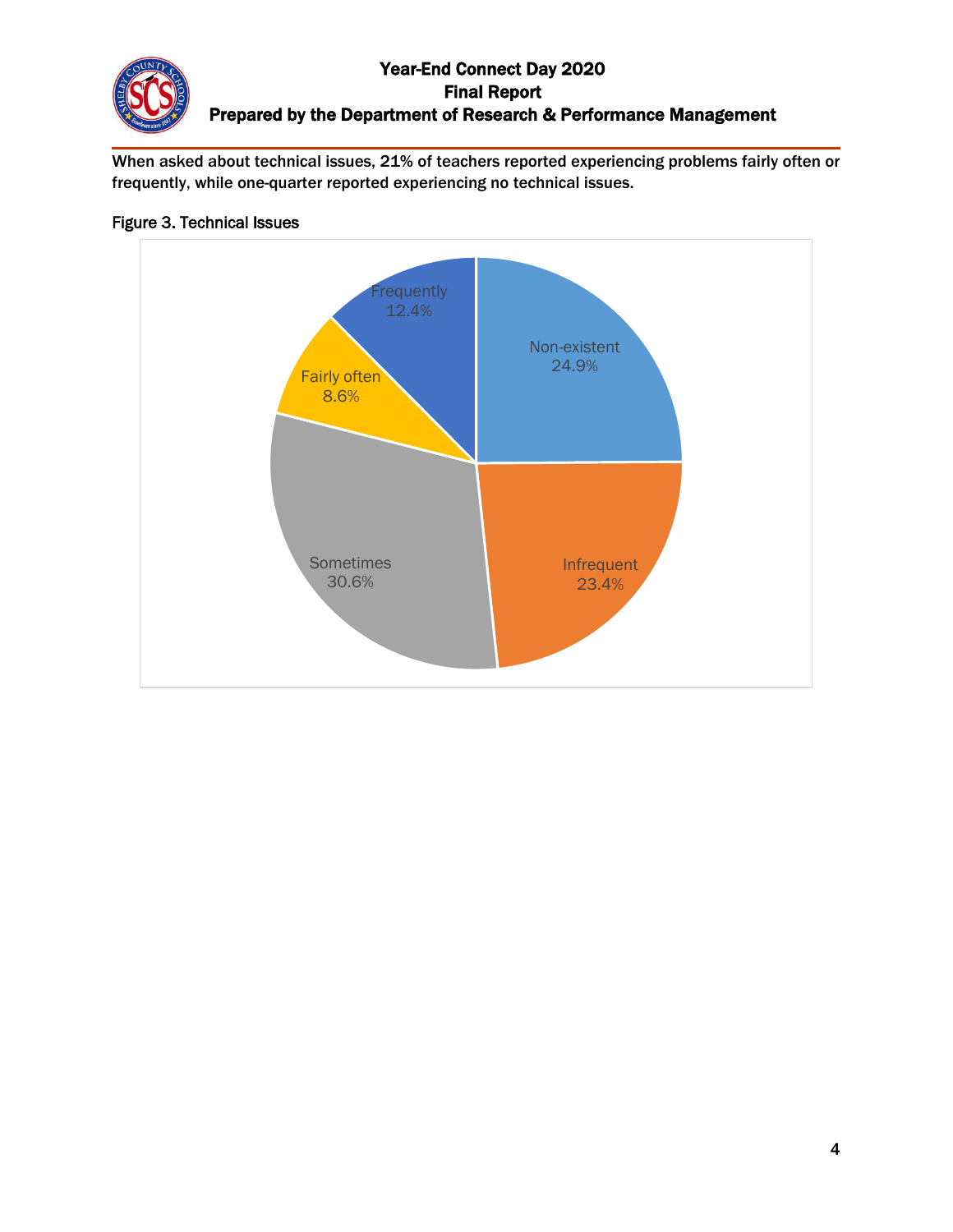Figure 4 presents the type of activities that took place. Most teachers reported engaging in informal social interactions with their students (80.2%) and group discussions (63.4%).

### Figure 4. Activities

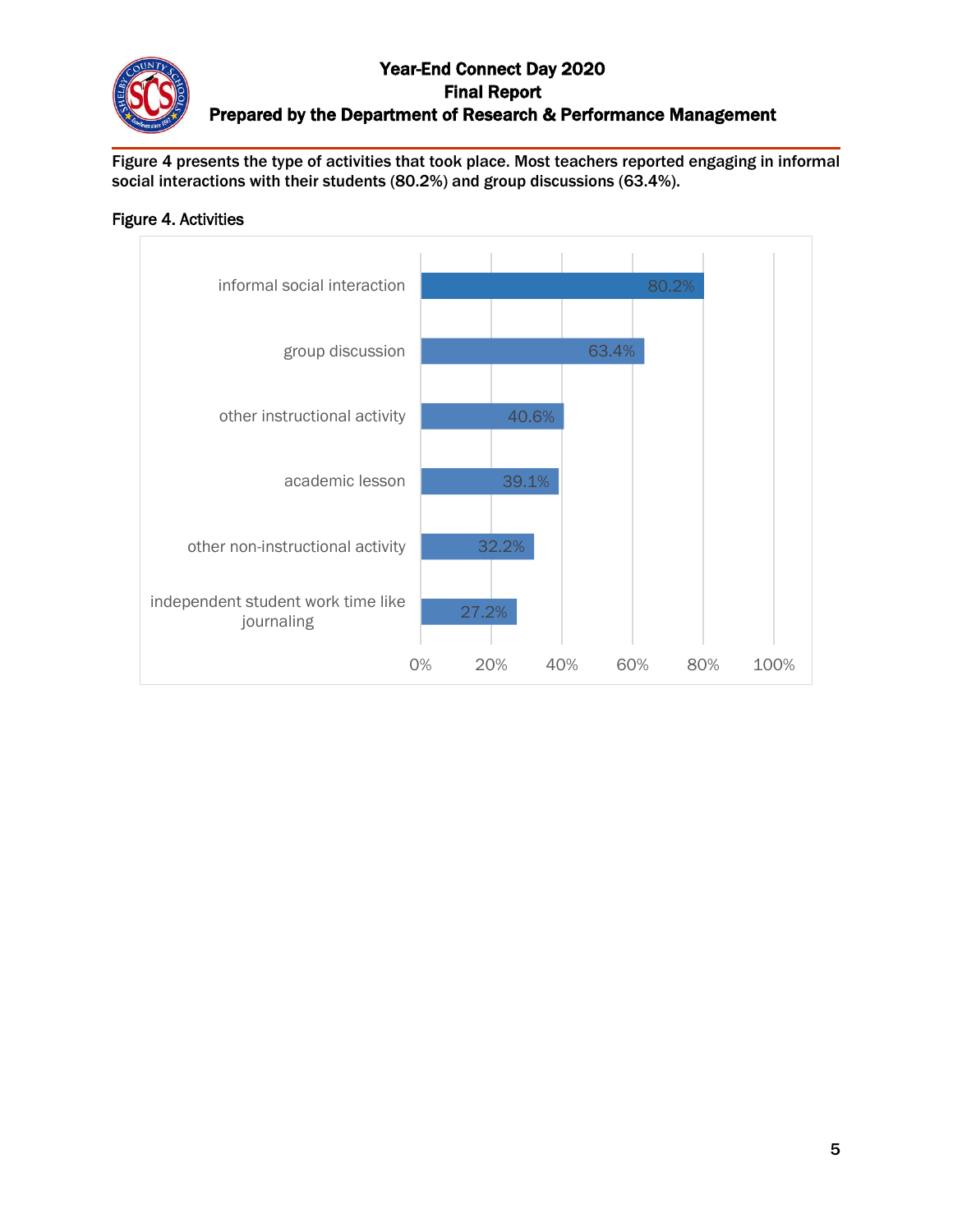Figures 5 and 6 show that although almost three-quarters of teachers reported that they were at least somewhat comfortable using technology, only 20.2% identified their level of experience with technology as advanced and 27.4% reported having an intermediate level of experience.



## Figure 5. Level of Comfort with Technology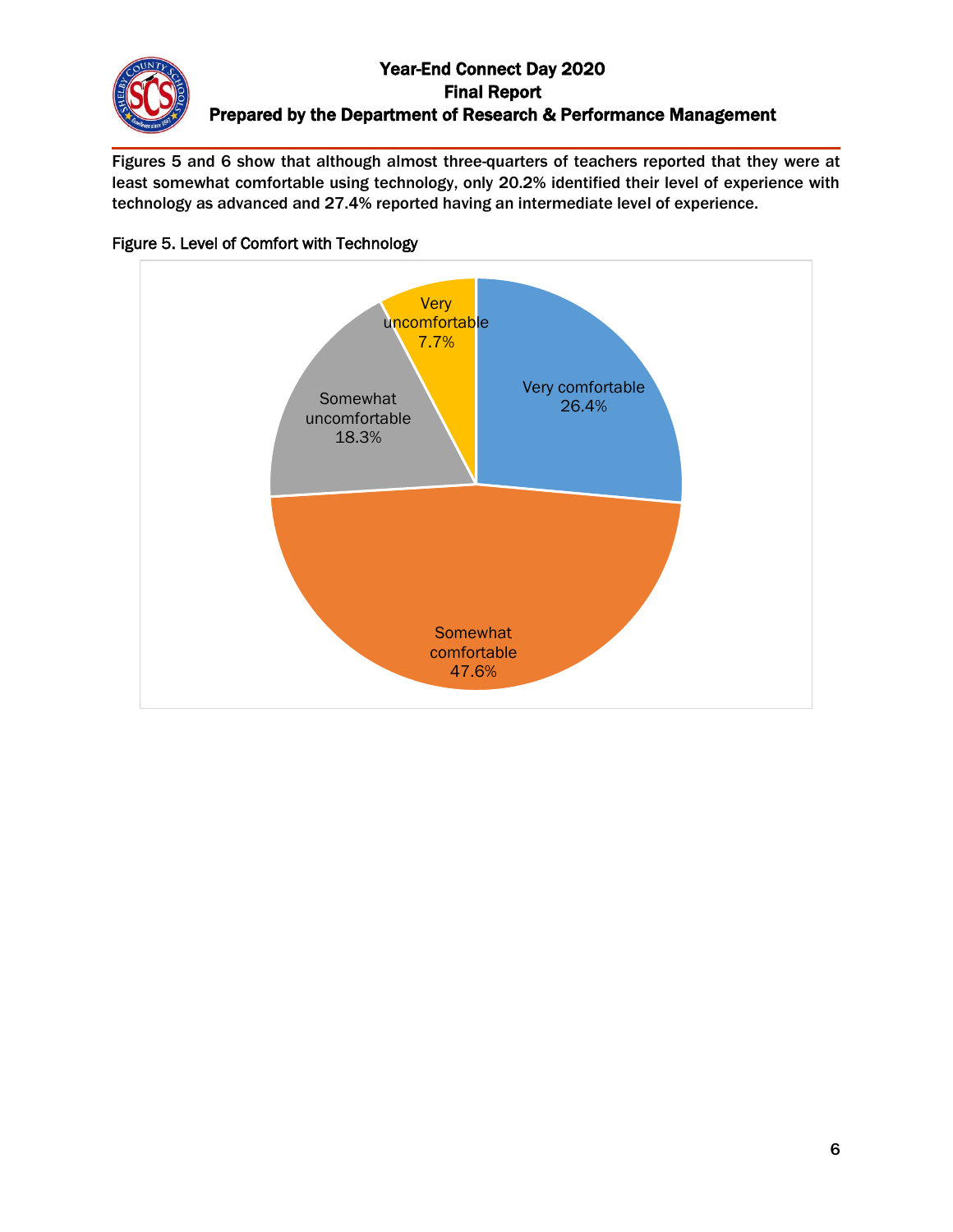

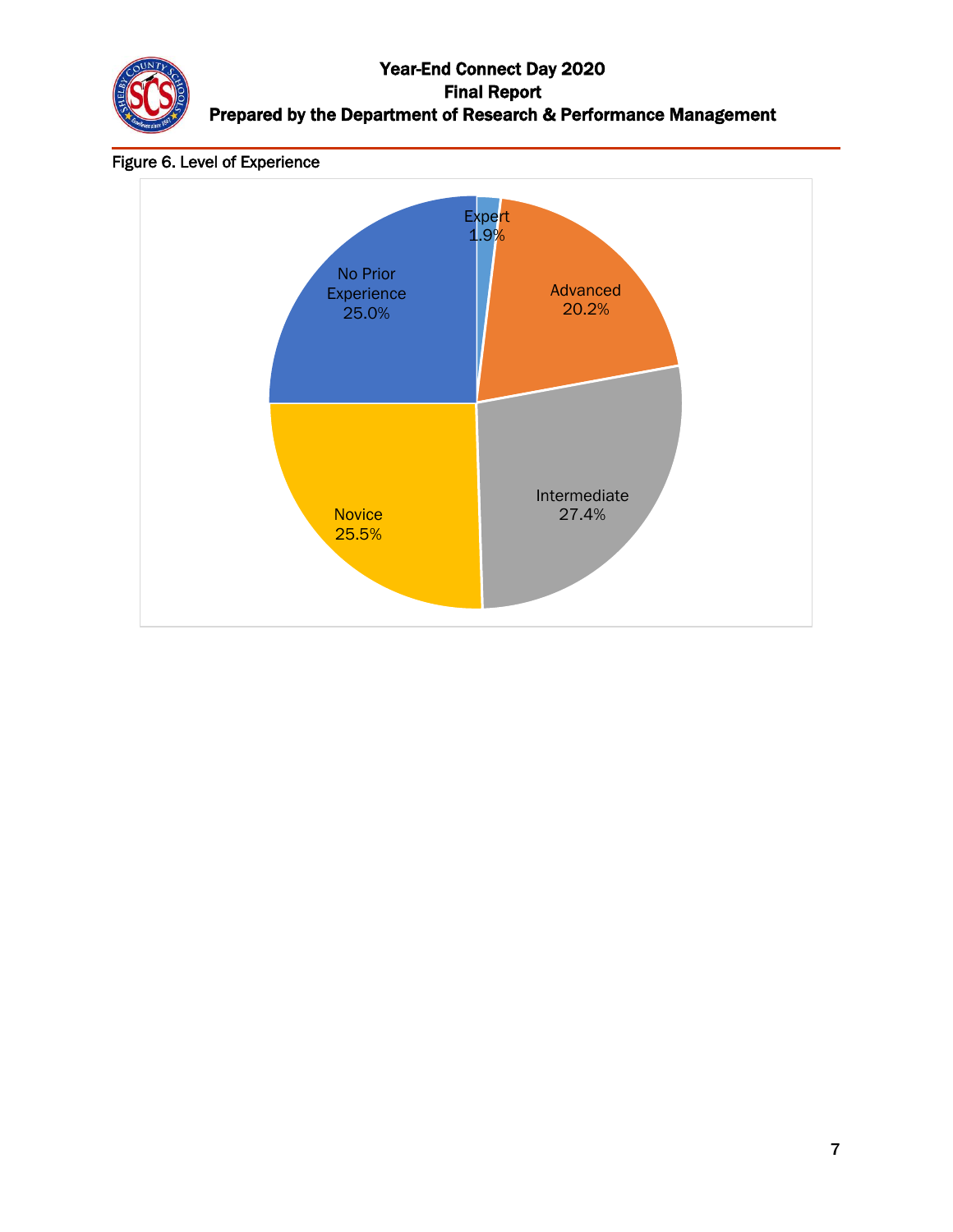Additionally, Figures 7 and 8 show that while most teachers reported that they were only somewhat familiar 63.9% with Microsoft Teams, 76.5% expressed that they were at least somewhat likely to use this platform in their daily instruction.



#### Figure 7. Familiarity with Microsoft Teams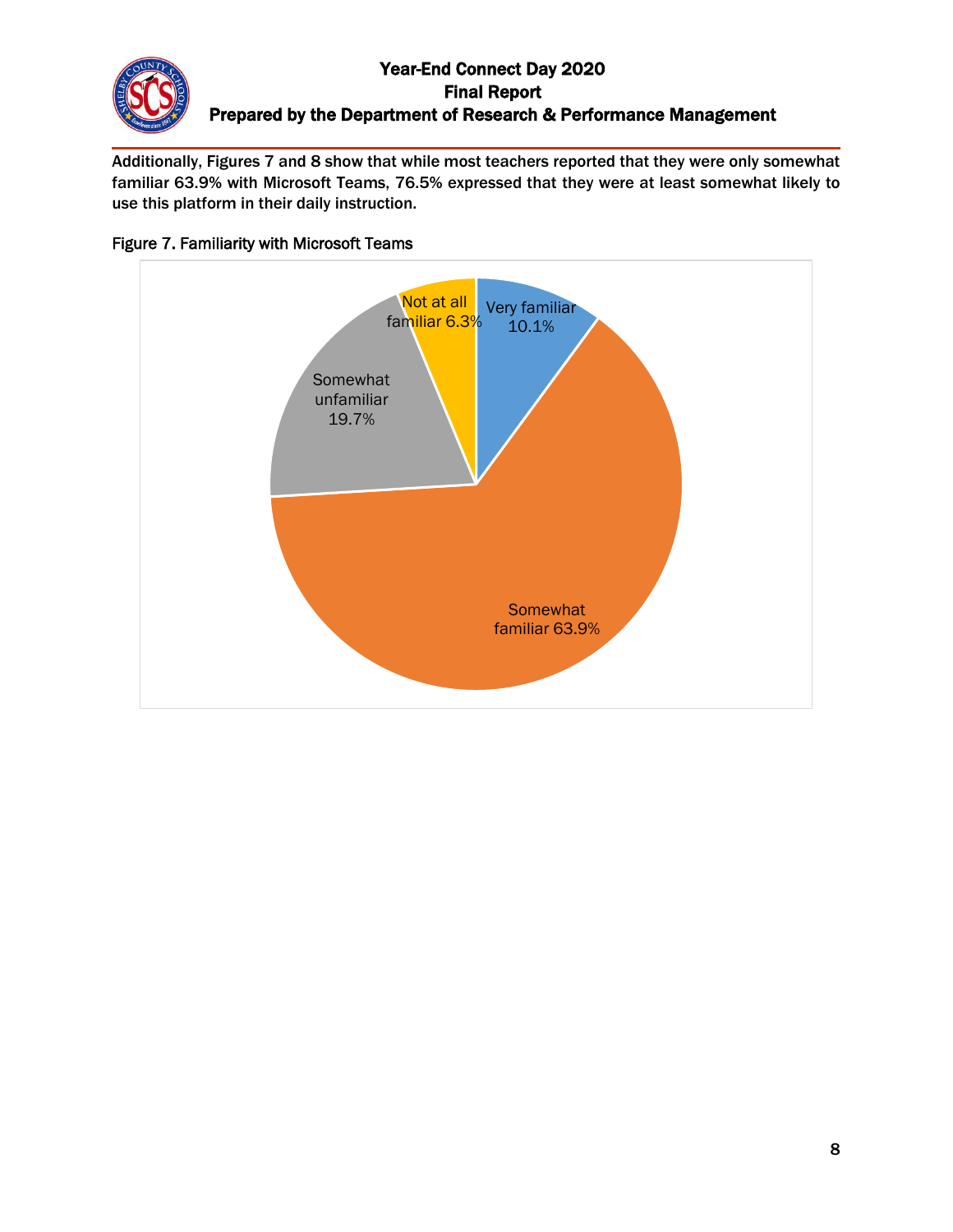

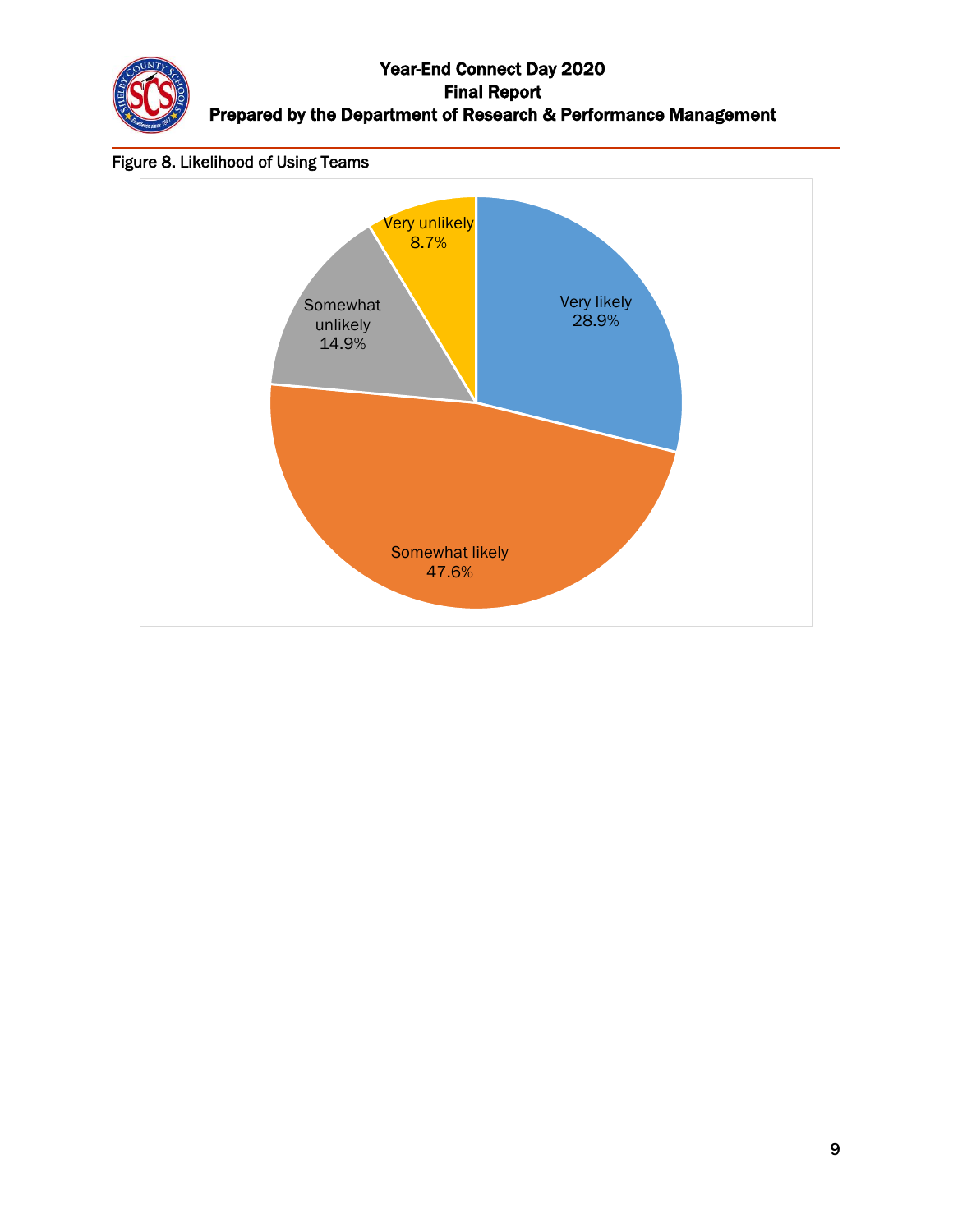

As shown in Figure 9, the main needs teachers identified for a successful virtual rollout included the ability to communicate with parents (28.5%), to see more students on screen simultaneously (23.2%), and attendance and grade tracking in PowerSchool (22.7%). Some teachers (8.7%) requested an alternative way to notify/invite students to sessions besides their school email, which students rarely check. Teachers also expressed that families need technical support and training for using the platform (4.8%). Specifically, teachers reported that parents and students had difficulty accessing and navigating the platform, expressing the need for clearer instructions, including Spanish instructions, and expressed concern regarding ease of use for students with disabilities. For the "other" category, each of the following comprise 1.0% or fewer responses: ability to post lessons on platform, easier connection, teletherapy, and tailored training based on discipline, grades, and attendance.



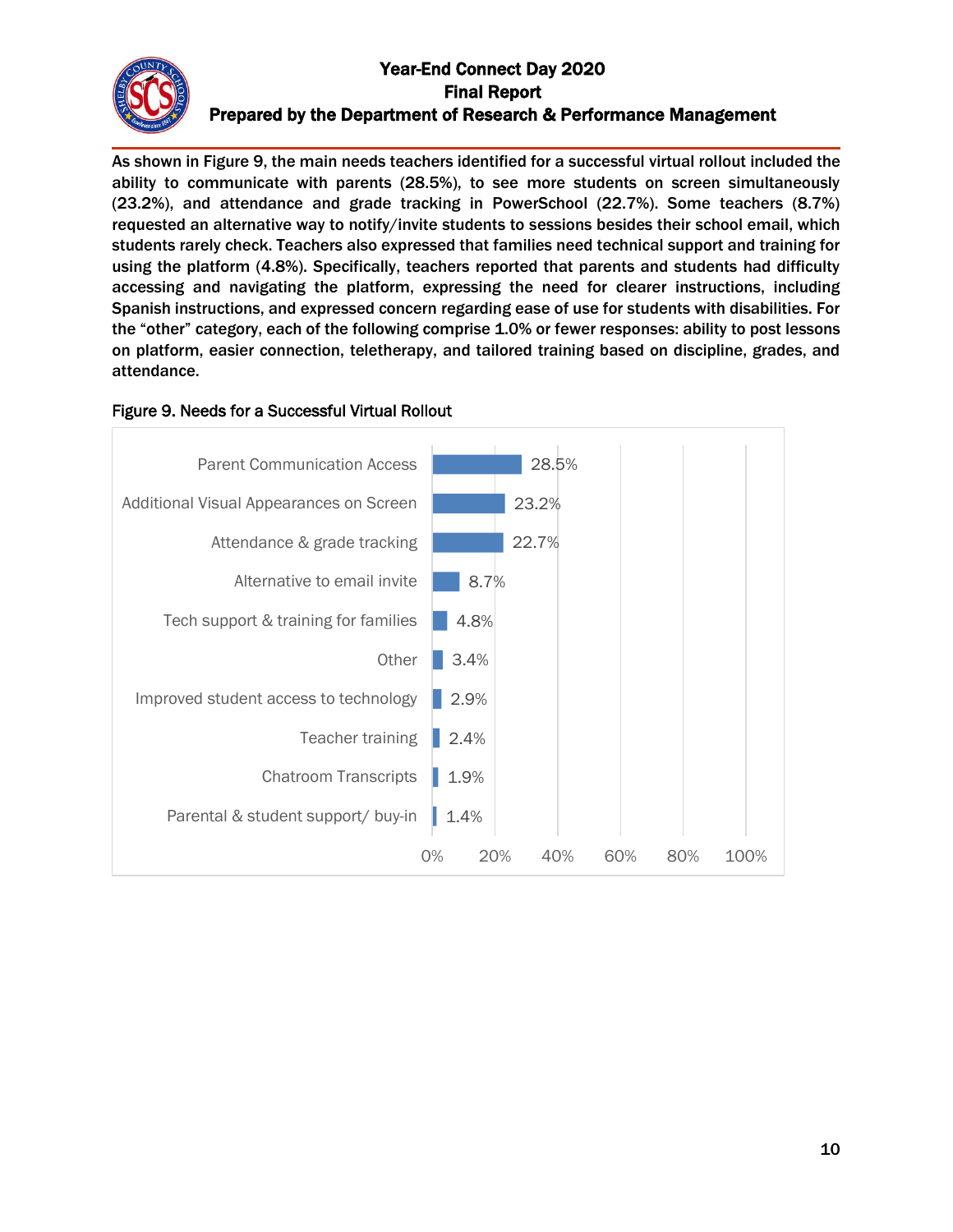Figure 10 shows that most teachers agreed or strongly agreed that the training/resources provided for learning were useful/helpful.



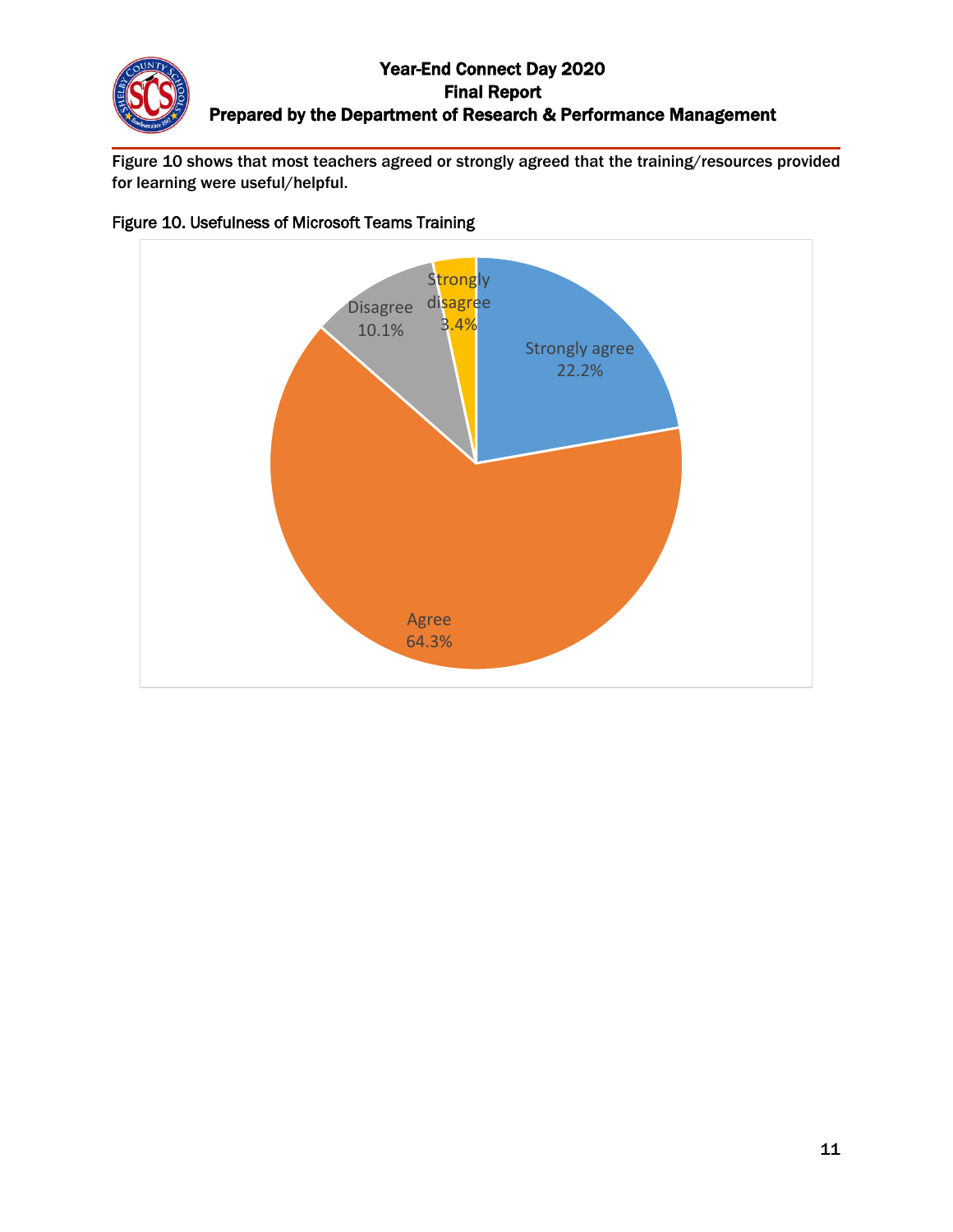Teachers were asked about the additional support/resources needed to provide an optimal online learning experience for their students. Figure 11 presents the identified themes.





"It is difficult to make sure that the student was engaged during the lesson. Need examples or time to practice on how to best implement a virtual lesson."

"Proper equipment and internet access to perform the task effectively."

"Handbooks/manuals for a resource, experts who can answer our questions, and the ability to add options we need - delete a chat entry, take attendance."

"I am having a much more difficult time learning how to set up a Class in TEAMS I am easily distracted and find it very difficult to maintain focus for 1.5 hours in a Virtual, majority lecture/demonstrationbased format with SO MUCH material to cover at one time. To best accommodate my learning style, I would appreciate at least three one-one, in-person, interactive tutorial sessions (of course I will wear my mask and gloves). Then, I would need to extend that same type of learning experience to my students and (to some) of their parents, given the difficulty that the parents had with me trying to tell them, over the phone, how to access TEAMS on their phones."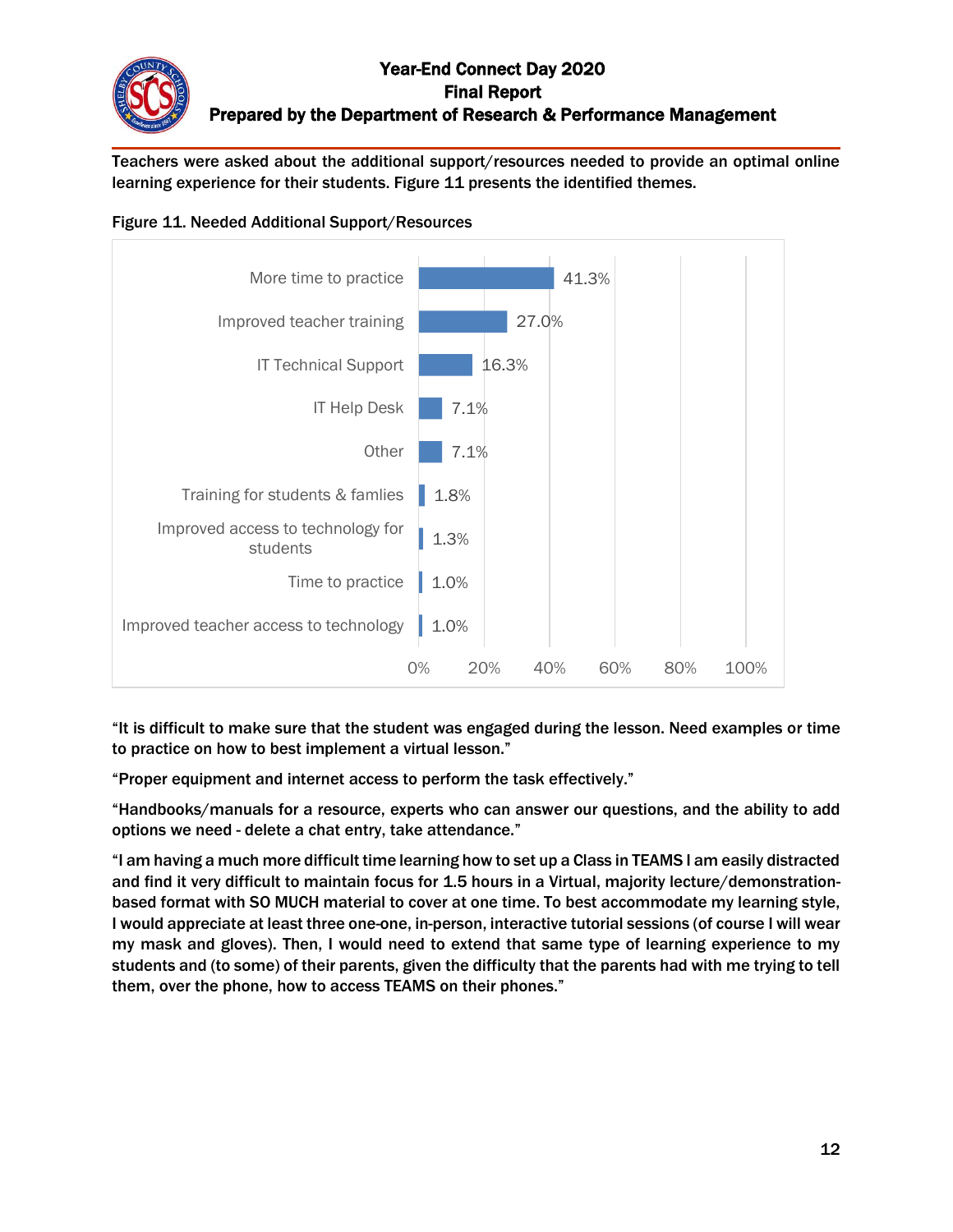When asked about the comments, questions, or suggestions for IT, Figure 12 shows the emerging themes. More than half of the respondents expressed that they were satisfied, felt IT was doing a great job, or had no comments. Approximately 13% of responses centered around a desire for dedicated technical support for teachers. Seven percent expressed the need for more teacher training. Recommendations included providing hands-on training, more detailed instructions, and lessons on individualized strategies and techniques. Approximately 6% of responses focused on providing technical support and training for students and families, such as assistance logging on and connecting, as well as establishing regulations and best practices. When making other recommendations, fewer than 1% of each of the responses included the following: surveying parents to assess needs, developing virtual training options, and focusing on the unique needs of students with disabilities. Three percent of teachers requested strategies for recruiting more students. Another key point was finding ways for families to have consistent Internet service and the devices needed for all students in the household to participate (2.8%).



## Figure 12. Comments, Questions, or Suggestions for IT

"It would be helpful to be able to receive permission on a case by case basis to download updates, needed programs, etc., if we will not be able to put in tickets."

"If giving a math lesson, is there a way I can write something on the screen instead of having to get a whiteboard and dry erase marker and prop it up."

"Maybe there should be a most frequently asked questions page or trouble shooting tips page."

"We need a power point that could show us how to create different things in the platform."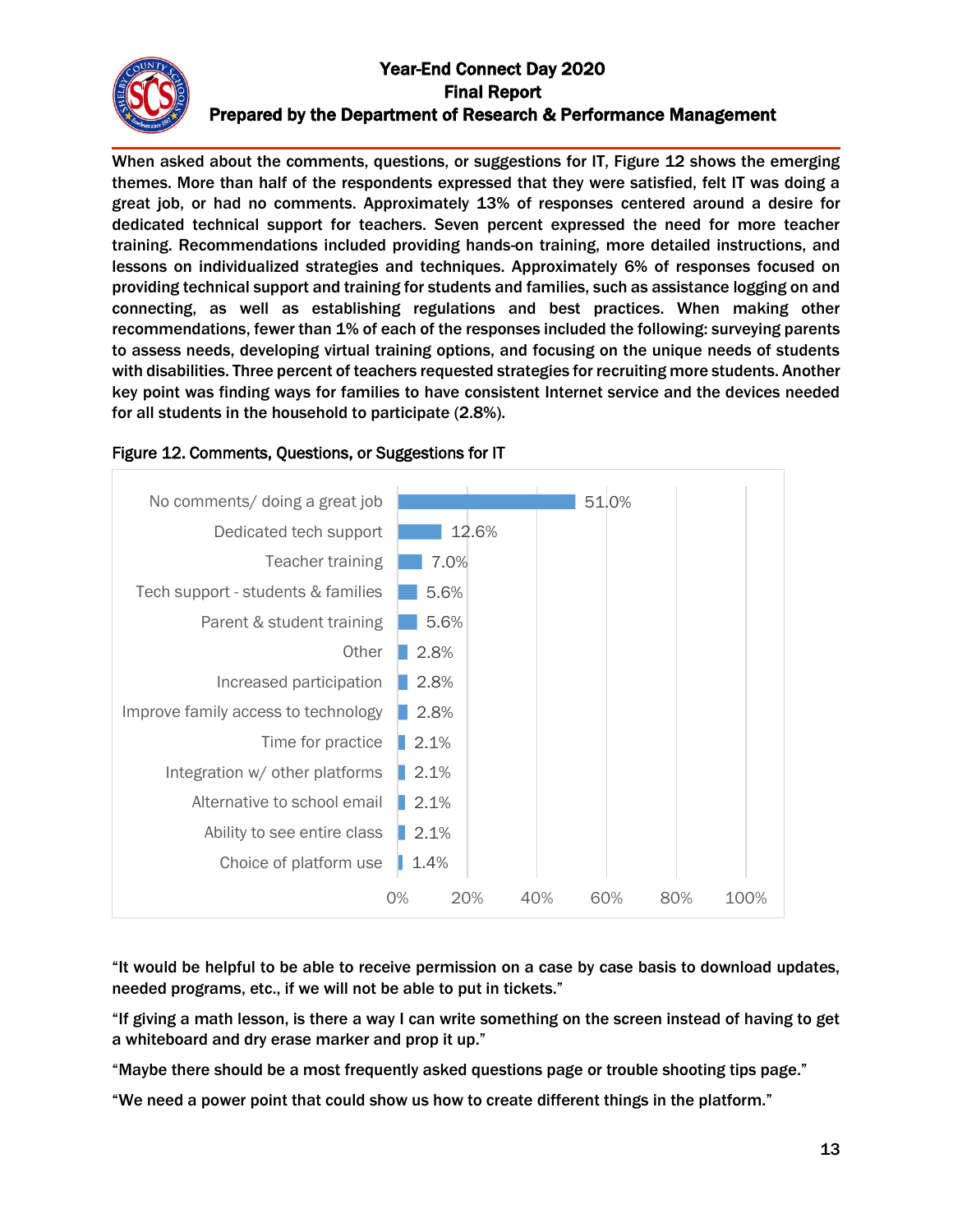"There are too many steps to login for students and parents that are not computer literate."

"Maybe create a PD for kids and parents that involves appropriate settings, norms, helping the parents and scholars to understand there are still rules that must be followed for instruction, lighting, materials to be on hand (like a classroom supply list), etc. Just limiting the background noise and parents NOT dropping in to give "household" instructions. Also, I think earphones for every child would block a lot of the minor distractions that didn't involve an adult."

"My biggest concern about this experience is the availability of the students for this lesson. 4 out of 19 isn't a good turnout, and I don't know the reasons behind why so few turned out."

"They may have the internet, but do their childcare providers? Do they have enough devices? One computer per family may not be enough."

"Students need access to computers and the internet. Teachers need to be able to see multiple students at one time for monitoring during lessons."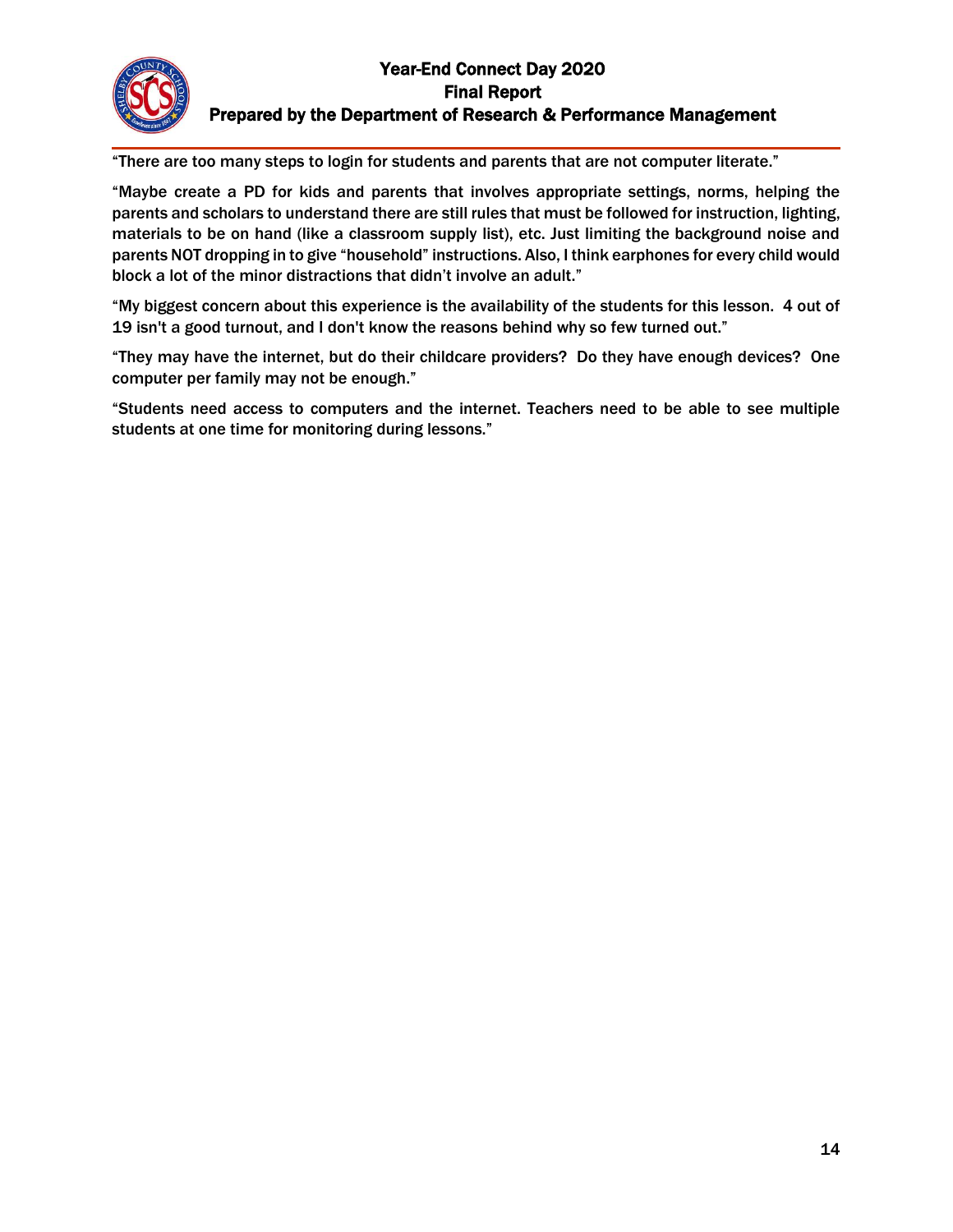## Student Survey Findings

Sixty-five (65) students completed the survey following the year-end connect event with their teacher. Sixty-three (63) surveys were completed in English and two surveys were completed in Spanish. Twenty-eight (28) surveys came from students in grades 1-5 at seven elementary or K-8 schools. Thirty-seven (37) surveys came from students in grades 6-10 at four middle, K-8, or high schools.

About one-quarter of all students indicated they had problems connecting with their teacher.





Figure 2 shows that over 30% of students had difficulty at least part of the time figuring out what to do on the computer to be part of the class meeting.



Figure 2. It was easy for me to figure out what to do on the computer to be part of the class meeting.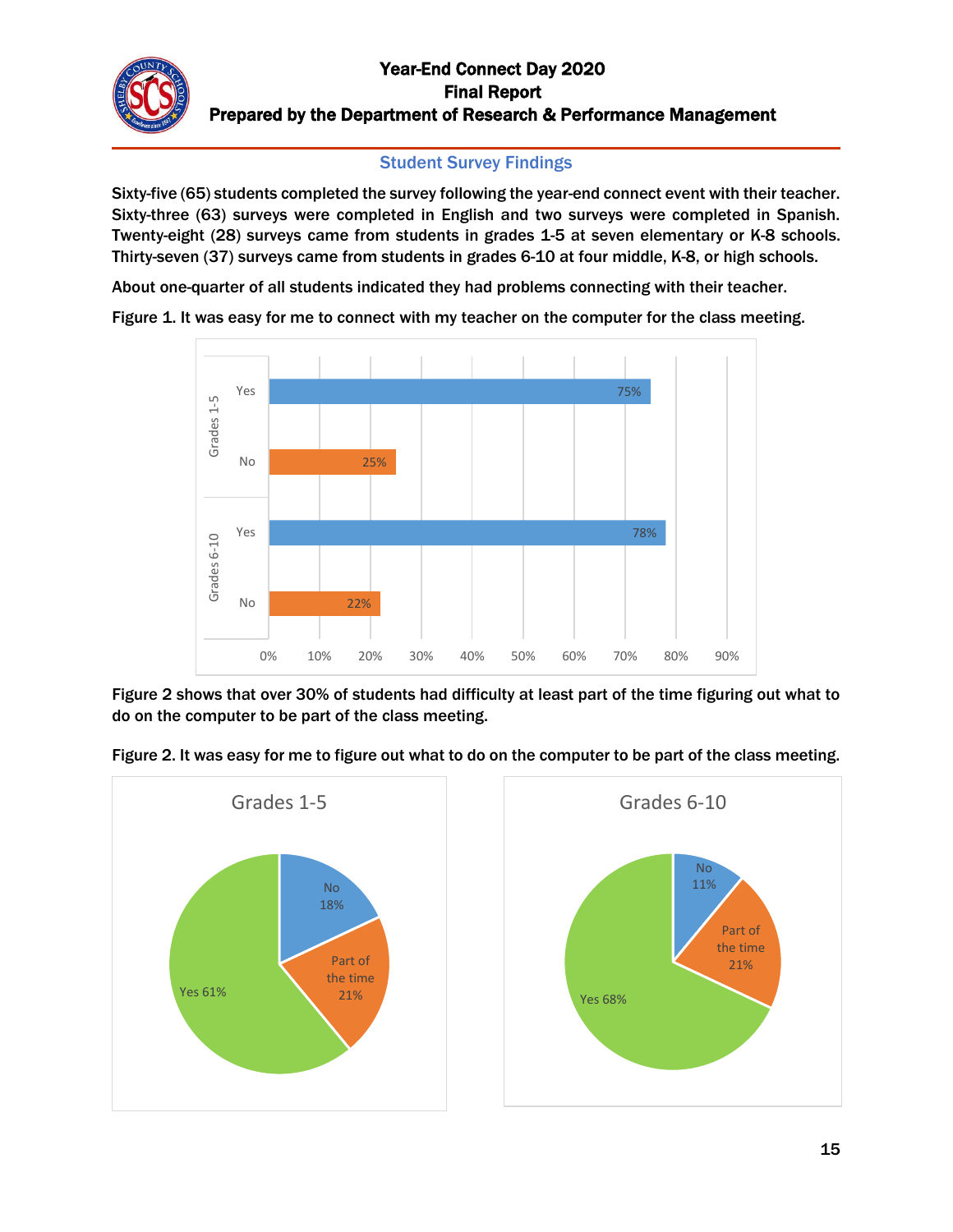Figures 3 and 4 address how easy it was for students to see and hear their teacher during the class meeting. Elementary school students reported more difficulties at least part of the time compared to middle or high school students.



Figure 3. It was easy for me to see my teacher on the computer.

Figure 4. It was easy for me to hear my teacher on the computer.



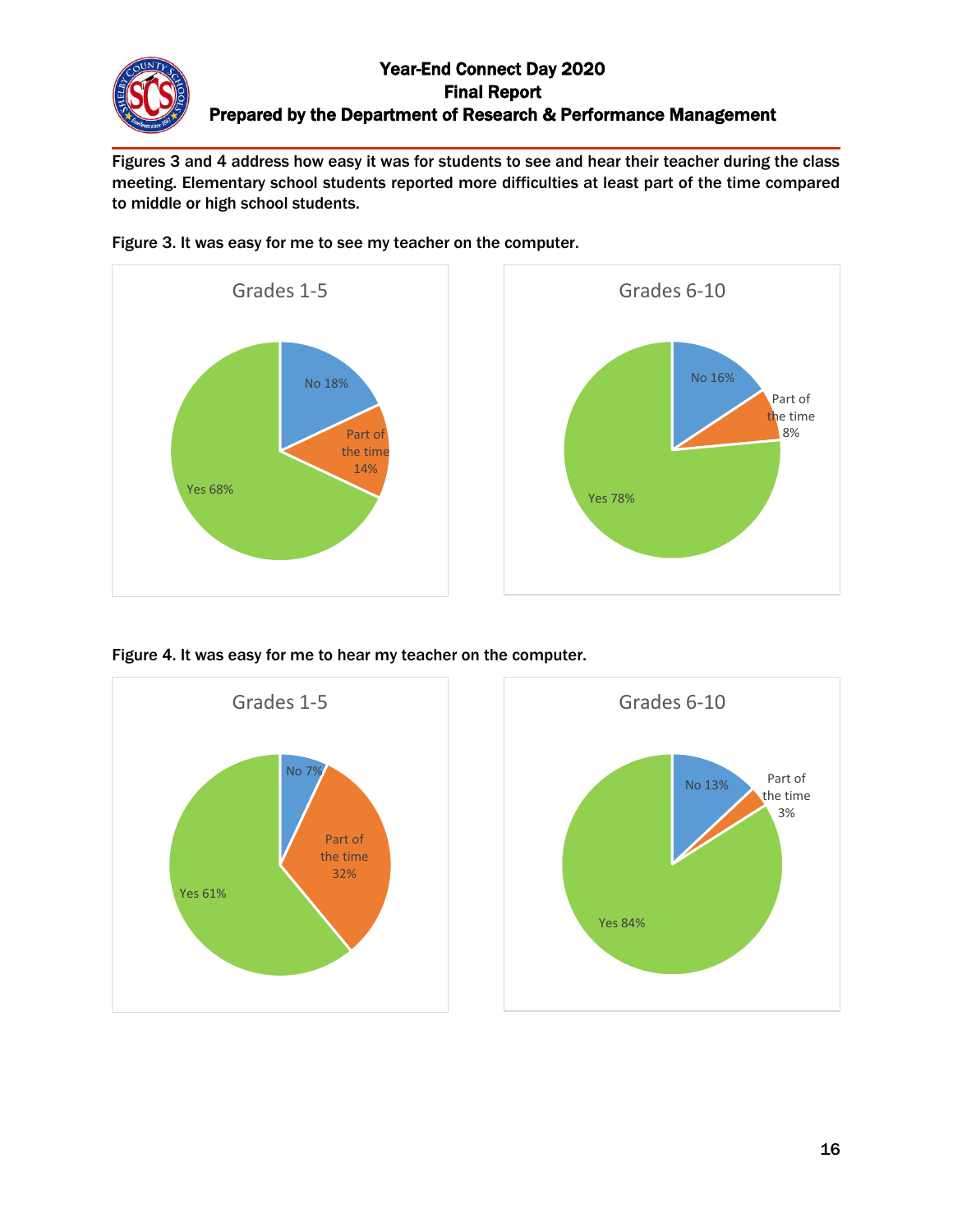Figures 5 and 6 address how well students could understand and focus on what their teacher was saying during the class meeting. About 65% of elementary school students and 75% of middle or high school students reported they were able to do both.



Figure 5. I was able to understand what my teacher was saying in the class meeting.

Figure 6. It was easy for me to focus on what my teacher was saying in the class meeting.



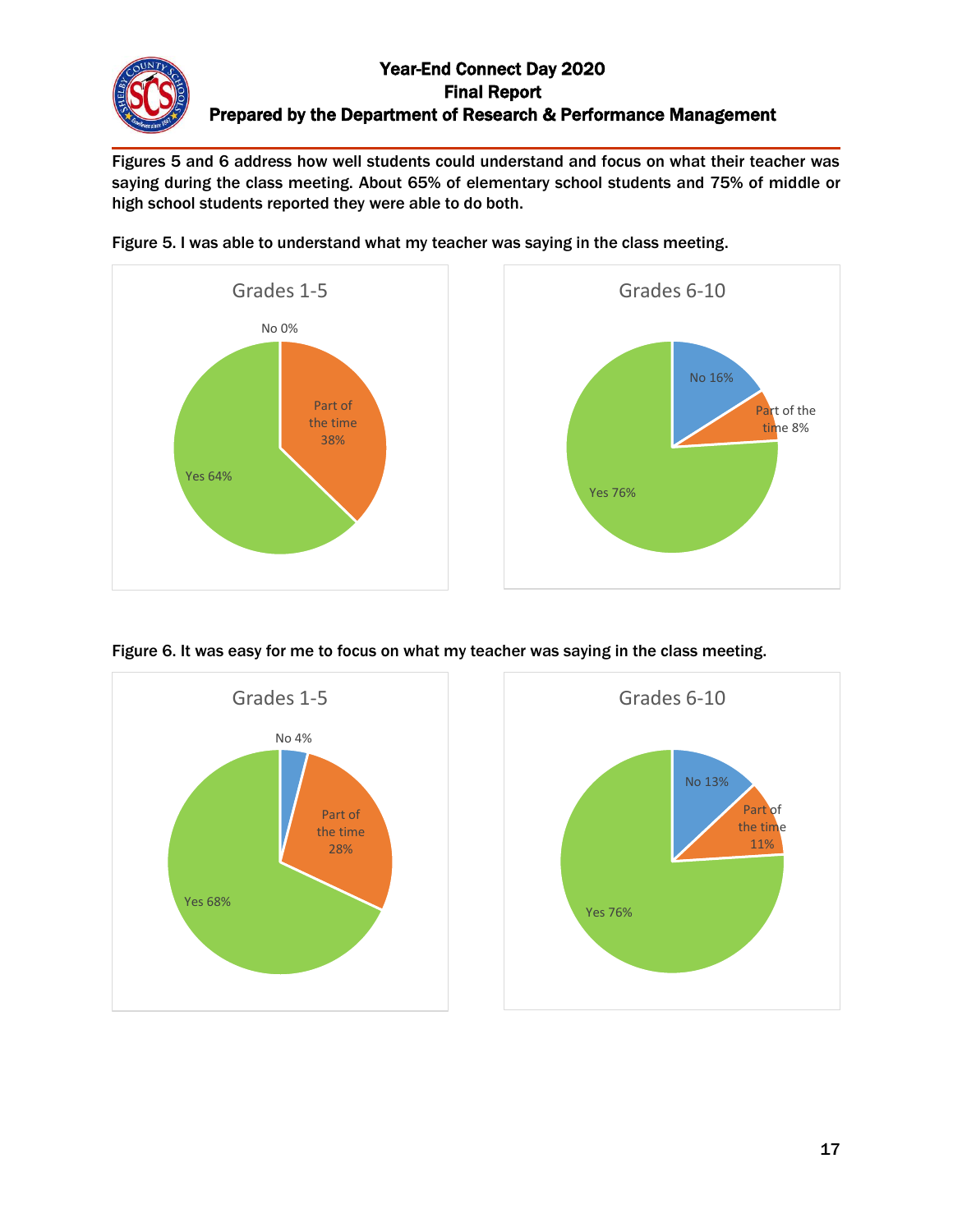Figure 7 shows that 10% of elementary school students reported not being able to see and hear their classmates, while almost 20% of middle or high school students reported such.



Figure 7. I could see and hear my classmates on the computer.

Figure 8 shows that all elementary school students reported liking all or some of the activities they did during the class meeting, whereas 13% of middle or high school students did not like the activities.



Figure 8. I liked the activities our class did on the computer.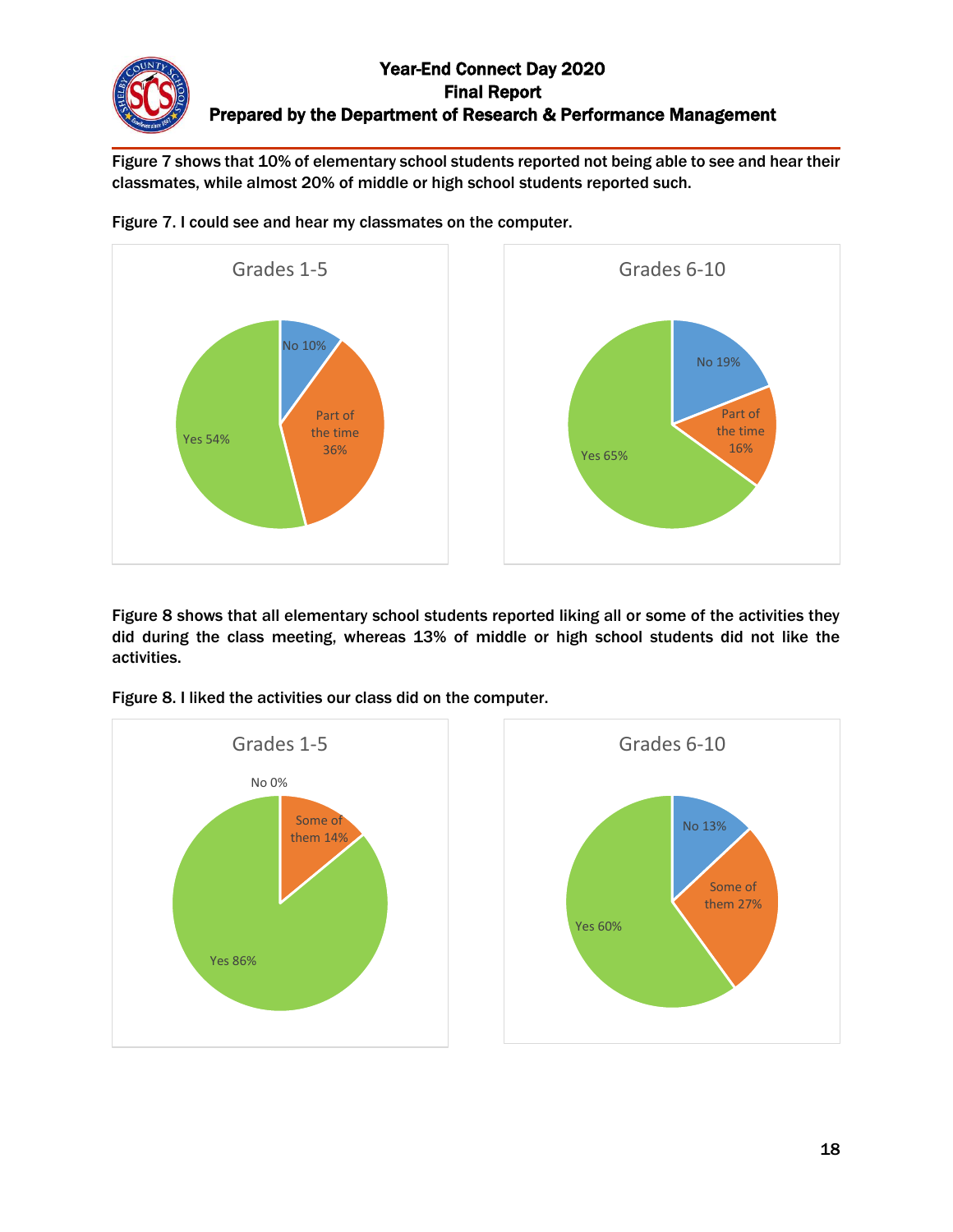Figure 9 displays students' choices for their favorite activity. Responses must be interpreted with caution, as the teacher survey found that not all teachers engaged in all activities during their class meetings. Elementary school students who selected "something else" indicated multiple activities as their favorite (e.g., "To see my friends and to do my work and to talk to my teacher") and a scavenger hunt. Students in grades 6-10 who selected that "something else" was their favorite activity said they enjoyed all, nothing, and a trivia game.



Figure 9. Please select your favorite activity you did in your class meeting.

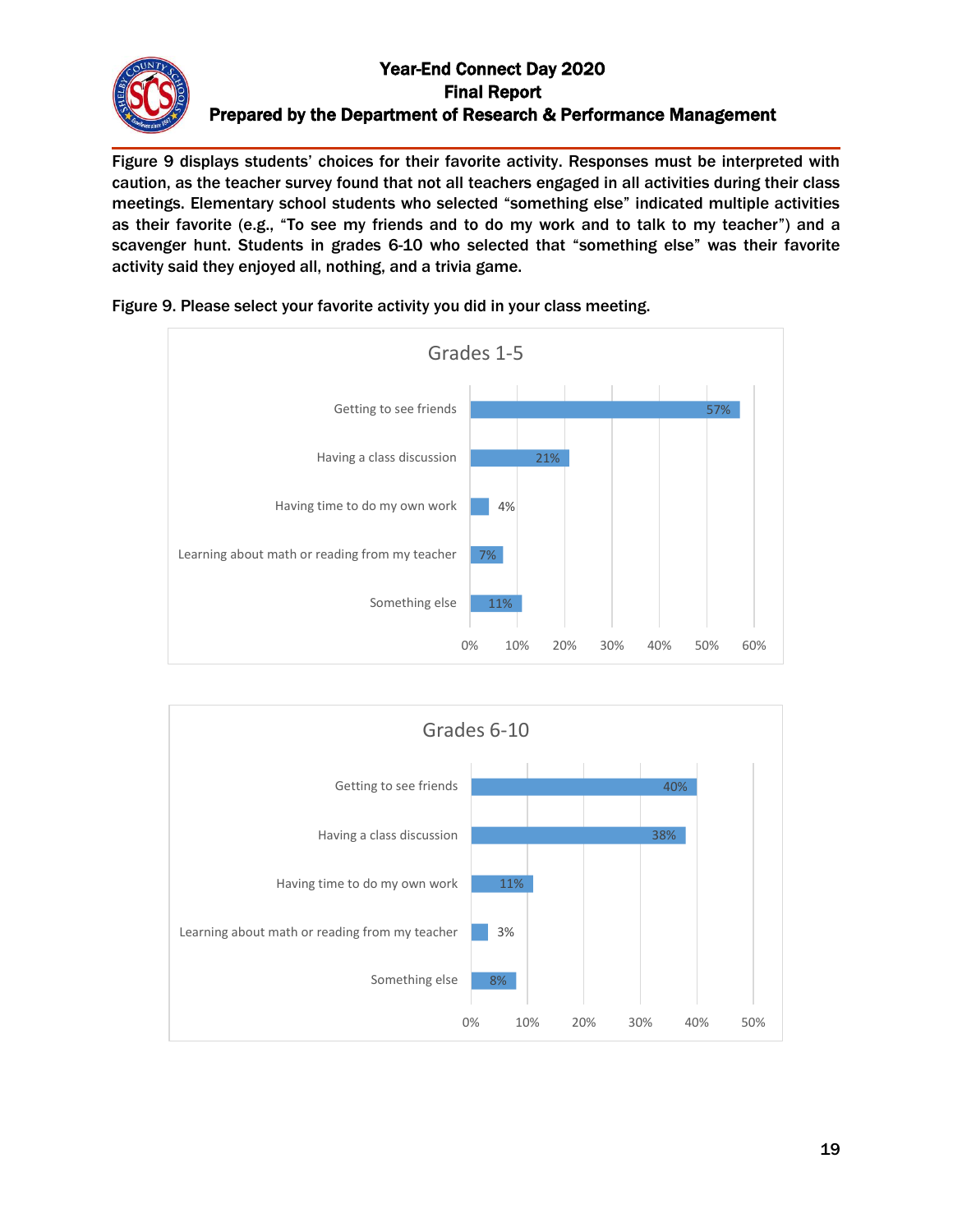

The last question on the survey asked students to list something that would make class meetings on the computer better. There were 25 elementary student responses. Themes centered around Technical Challenges (16%), Teams Platform Concerns (20%), Meeting Instructions and Logistics (12%) and Comments Regarding Participation (16%). The full list of student comments is below. It is apparent that parents or other adults helped students complete this question in some instances.

Please list something that would make class meetings on the computer better. (Grades 1-5)

| <b>Technical Challenges (16%)</b>                                                                                                                        |
|----------------------------------------------------------------------------------------------------------------------------------------------------------|
| Better internet service                                                                                                                                  |
| Connection                                                                                                                                               |
| Well sometimes the screens will be sideways so that would make it better if they turned normal.                                                          |
| If it was zoom, so I don't have to use my mom's phone because I couldn't fix it on computer.                                                             |
| <b>Teams Platform Concerns (20%)</b>                                                                                                                     |
| Different platform from Microsoft Teams, it is not user friendly nor classroom friendly, too difficult to share<br>screens and still see people.         |
| If it would show more than 4 people at a time on the screen of the Microsoft app.                                                                        |
| If you could play games and join other people's games.                                                                                                   |
| Muting everyone who is not talking                                                                                                                       |
| Noise canceling headphones                                                                                                                               |
| <b>Meeting Instructions and Logistics (12%)</b>                                                                                                          |
| Agenda for the meeting ** Different times so siblings can all attend their meetings. Every grade at the<br>same time does not support multi child homes. |
| <b>More Directions</b>                                                                                                                                   |
| More instructions                                                                                                                                        |
| <b>Comments Regarding Participation (16%)</b>                                                                                                            |
| More kids joining                                                                                                                                        |
| More students                                                                                                                                            |
| More students participating.                                                                                                                             |
| If there were more students                                                                                                                              |
| <b>General Positive Comments (16%)</b>                                                                                                                   |
| Continue the meetings                                                                                                                                    |
| It is better like it is.                                                                                                                                 |
| It's easy and online                                                                                                                                     |
| None. Great class                                                                                                                                        |
| <b>General Negative Comments (12%)</b>                                                                                                                   |
| I don't like the computer.                                                                                                                               |
| I prefer in person classes                                                                                                                               |
| Seeing teacher and friends                                                                                                                               |
| <b>Other Comments (8%)</b>                                                                                                                               |
| How to take tests?                                                                                                                                       |
| Sorry she missed it.                                                                                                                                     |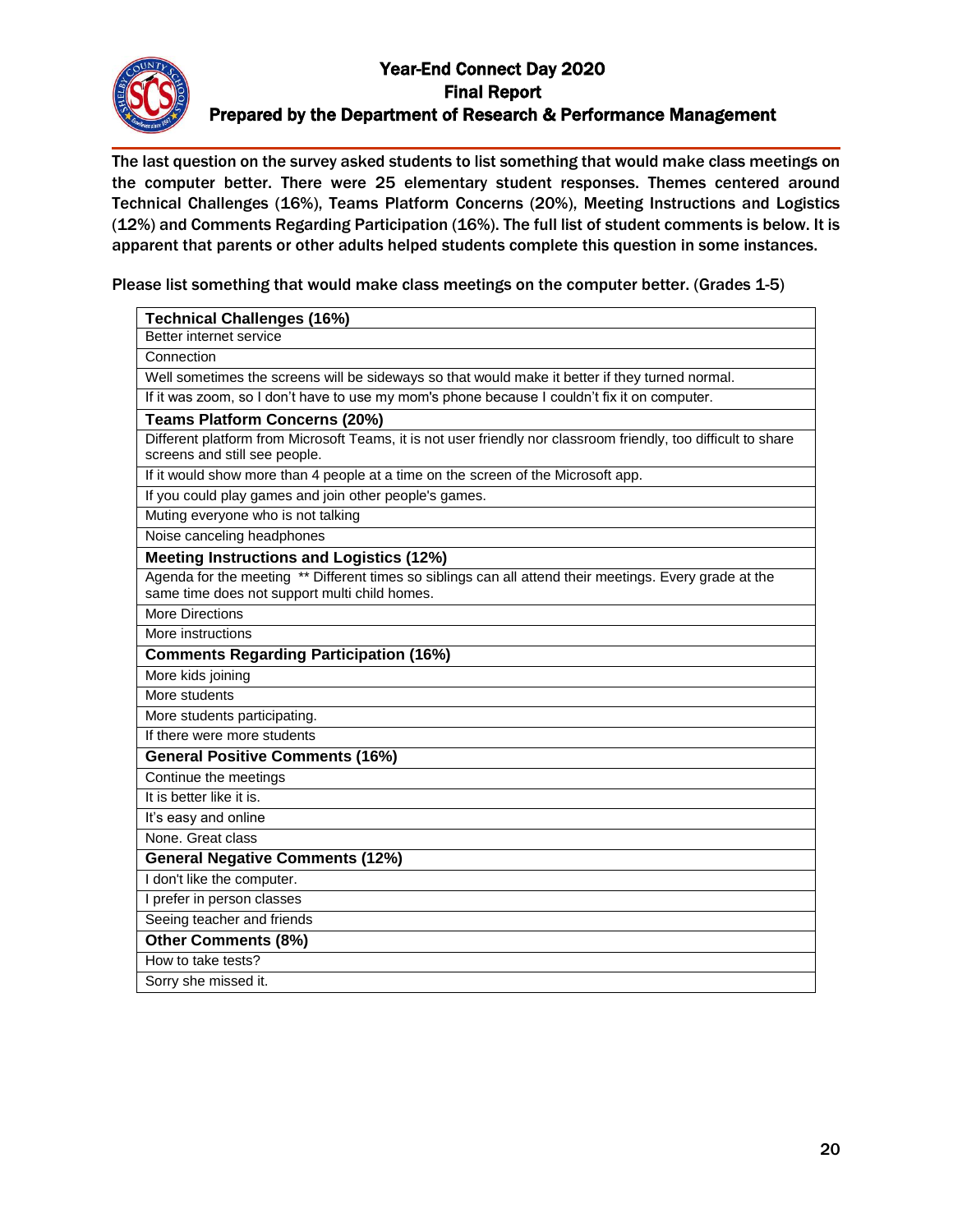

Eighteen middle or high school students provided comments about how to make computer class meetings better. The themes that emerged in their responses were the same those identified for the elementary school students: Technical Challenges (11%), Teams Platform Concerns (17%), Meeting Instructions and Logistics (22%), and Comments Regarding Participation (22%). The full list of comments for students in grades 6-10 is below.

Please list something that would make class meetings on the computer better. (Grades 6-10)

| <b>Technical Challenges (11%)</b>                                                                                                                                                               |
|-------------------------------------------------------------------------------------------------------------------------------------------------------------------------------------------------|
| Better quality                                                                                                                                                                                  |
| To not give online work, all people don't have internet at home                                                                                                                                 |
| <b>Teams Platform Concerns (17%)</b>                                                                                                                                                            |
| Getting to submit your answer when on the call                                                                                                                                                  |
| If there is an activity being displayed, it would be nice to be able to be more interactive instead of just<br>typing in the chat.                                                              |
| If we could see everybody it would be better                                                                                                                                                    |
| <b>Meeting Instructions and Logistics (22%)</b>                                                                                                                                                 |
| By letting everyone know at an earlier time                                                                                                                                                     |
| Could you make a Team on Microsoft Teams for all the freshman, and schedule a meeting for the next<br>connection event? If you do what I suggested, the meeting would be much easier to access. |
| Make sure everyone understands.                                                                                                                                                                 |
| Maybe when we're done with our activities we can play a game                                                                                                                                    |
| <b>Comments Regarding Participation (22%)</b>                                                                                                                                                   |
| Probably having the whole class involved because only half the class was there.                                                                                                                 |
| That if there's meeting in the morning, to not have people doing other things that we wouldn't do on a<br>regular school class. Like applying lotion, brushing teeth, etc.                      |
| If everybody joined                                                                                                                                                                             |
| If everyone participated                                                                                                                                                                        |
| <b>General Positive Comments (22%)</b>                                                                                                                                                          |
| Nothing really because everything on the call was good.                                                                                                                                         |
| all good here ??                                                                                                                                                                                |
| I don't know, it was pretty good as it was!                                                                                                                                                     |
| It was fine in my opinion                                                                                                                                                                       |
| <b>General Negative Comments (6%)</b>                                                                                                                                                           |
| Going back to school.                                                                                                                                                                           |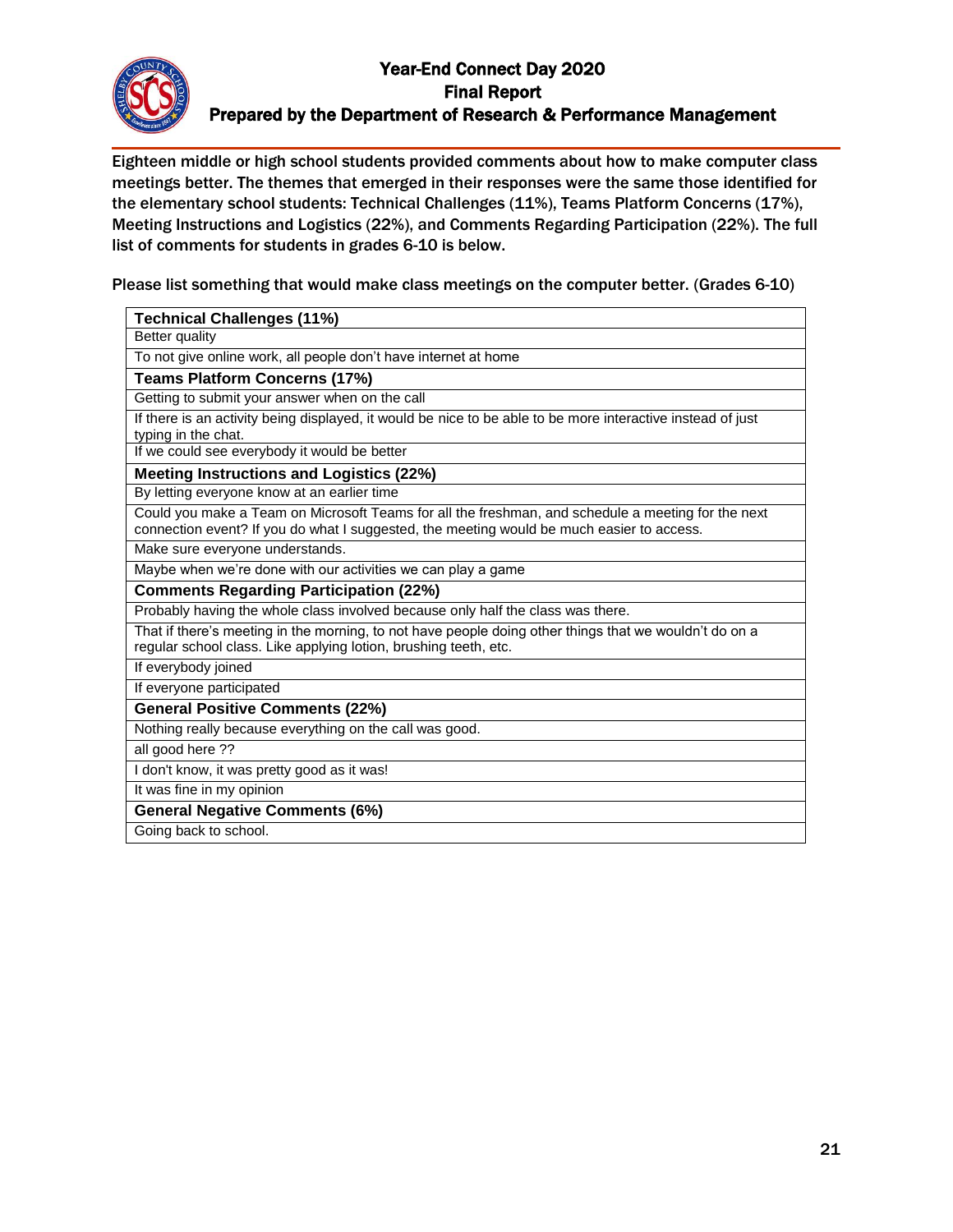

#### Teacher Focus Group

## Key Findings

- Most of the teachers reported low student participation during the Year-End Connect event, as well as fairly low participation in school activities since the stay-at-home period began. Cited reasons include: connectivity problems, scheduling conflicts, the absence of a device with which to connect to the session, language barriers, and low interest or motivation.
- Teachers and students have experienced a lot of technical difficulties with Microsoft Teams. Some have been relatively minor, but some have been insurmountable hurdles that prevented lessons from occurring at all.
- Students were actively engaged when they were in small group sessions (of about 3–6 students), whereas student engagement tended to shut down in large group sessions.
- Teachers agreed that grades, attendance, and other accountability mechanisms will be necessary ingredients for engaging students in remote learning.
- Other recommended strategies for engaging students remotely included: socioemotional checkins, incentives, competitive activities, cooperative activities, creativity, team-teaching, and presenting content in multiple ways.
- Teachers made a number of suggestions about how remote learning could be structured in the fall, but they asserted that one size would not fit all, especially for different age groups.
- They listed multiple reasons why replicating the regular school schedule online—i.e., meeting classes online everyday using the same schedule as regular school—would be disastrous.
- The general consensus of the group was that remote learning would have to be largely asynchronous, supplemented with some flexibly scheduled small-group meetings for discussions, check-ins, question-asking, and any necessary reteaching.
- One common remote-learning recommendation was for teachers to record themselves doing their normal lessons, and then post the videos for students to access at a time convenient for them.
- Teachers pointed out the need to establish rapport with their incoming students in the fall and discussed the difficulties of doing this remotely.
- Teachers' training experiences on how to use Teams have ranged from very good to very bad.
- Some teachers desire in-person training on Teams (with proper social distancing measures in place). Some would like an expert from Microsoft to conduct these trainings.
- Participants would like guidance on how to organize lessons in Teams; one participant provided some guidance and resources on this topic.
- Teachers feel that technical training is only part of the picture; they need training on best practices for remote teaching as well.
- Students need training on how to be an online student.
- Families need step-by-step instructions on accessing Teams and any other online platforms, and they need it in multiple formats and in multiple languages. Teachers suggested posting step-bystep videos, along with sending families hard-copy pictorials with students' personalized login credentials and steps for signing in.
- The teachers expressed a strong sense of urgency to get training and technical instructions out to families as soon as possible, so that they can be learning and troubleshooting access over the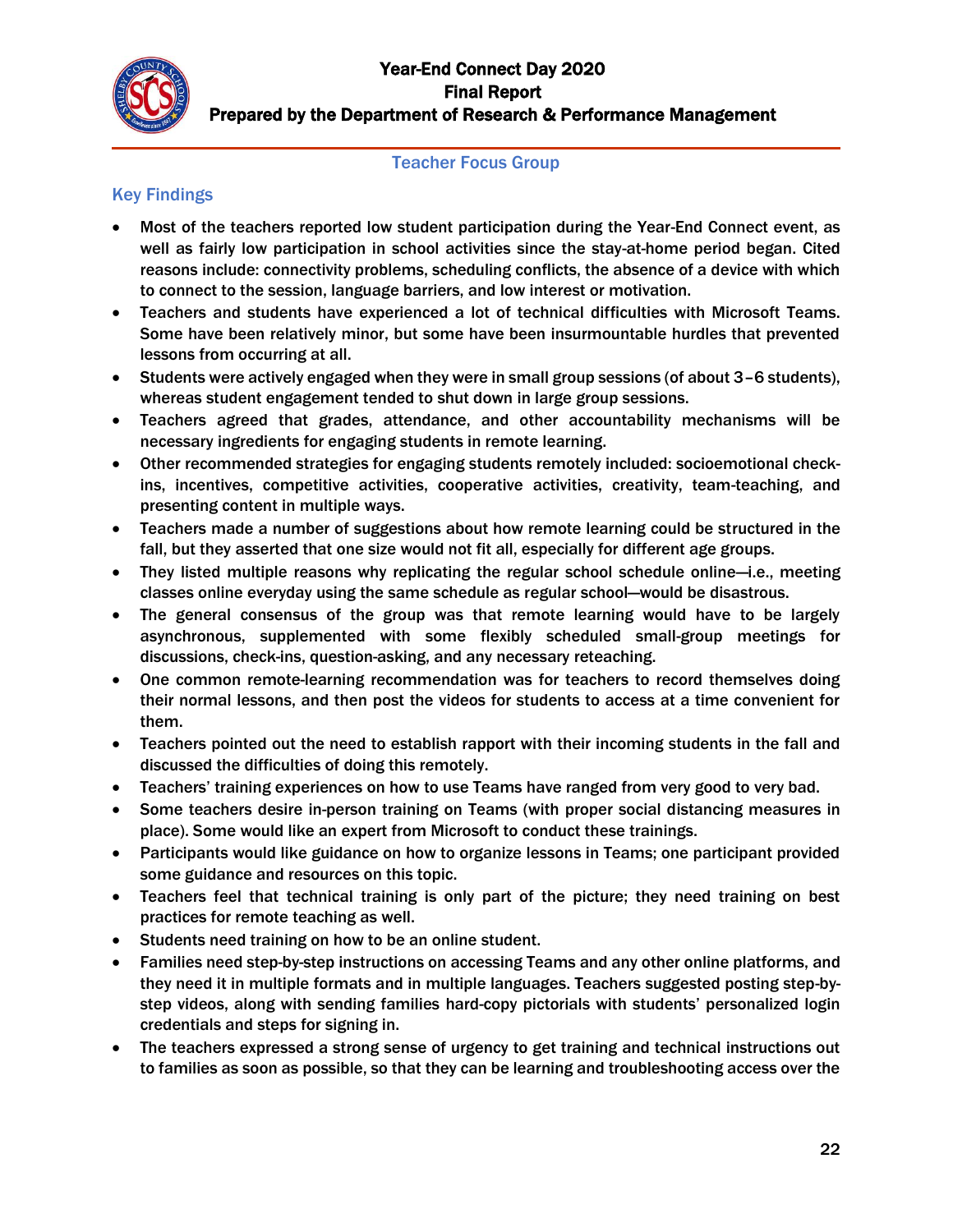

summer, rather than at the beginning of the school year, which would be chaotic and result in lost instructional time.

#### Introduction

To get a deeper understanding of participants' experiences during the District's 2020 Year-End Connect (YEC) event, as well as to get teachers' perspectives and ideas about possibilities for remote learning moving forward, the District tasked the Department of Research and Performance Management (RPM) with conducting a virtual focus group with teachers who had participated in the event. To solicit volunteers for the focus group, RPM sent emails to teachers at the 40 schools that were part of the YEC event. RPM also emailed principals of those schools to enlist their help in recruiting teachers to participate in the focus group. In the end, 10 teachers from eight schools participated: five elementary teachers, one middle school teacher, and four high school teachers.

The focus group took place virtually, using the Microsoft Teams platform—the same platform used for the YEC event. This made for an interesting situation, given that many of the questions were about the feasibility of using Teams for remote learning. Indeed, some minor technical difficulties arose during the focus group that underscored some of the issues teachers were discussing about the Teams platform. For instance, one teacher used her mobile phone to participate in the meeting. Whenever the facilitator spoke while that teacher's microphone was unmuted, it created a terrible feedback problem that made communication impossible. This was not a huge barrier; the facilitator simply tried to refrain from interjecting when that teacher was unmuted. If this had occurred with more than one participant, however, it could have seriously hampered the session. Teachers reported that many of their students have to join virtual sessions via mobile phone because of a dearth of other options in their households. Thus, if this feedback problem is prevalent with mobile-phone connections to Teams, it could end up being a significant hindrance to remote learning efforts that rely heavily on teacher–student interactions within that platform.

Another issue was that chat notifications from other teams beeped on the facilitator's computer throughout the session and could be heard by all the participants; the facilitator tried to disable those notifications to no avail. She asked the group for advice, and one teacher with impressive expertise in Teams said, "Every time I think I've done it, it doesn't happen." It was a bearable annoyance during the focus group, which consisted of teachers who were highly engaged in the topic. But incessant beeping could become an intolerable distraction during remote-learning sessions, especially for students who are struggling to understand the material or whose attention span is not very long.

The teachers participating in the focus group availed themselves of the Chat feature in Teams throughout the session, communicating with one another on various points and even sharing resources with one another. The facilitator told the teachers she could not monitor the chat and conduct the focus group at the same time, since it was her first *virtual* focus group, and her familiarity with Teams is beginner-to-moderate. The teachers said they understood, but that it was helpful to them to be able to communicate with one another that way. By the end of the session, the chat record was extensive and contained a lot of pertinent perspectives and information. Therefore, the facilitator used the chat posts as an additional source of data and incorporated the relevant information gleaned there into this report.

All in all, the teachers were grateful for the opportunity to share their perspectives on, experiences with, and ideas about remote learning, and they said they enjoyed getting to engage on the topic with other teachers from across the District. Indeed, teachers had so much to say that the focus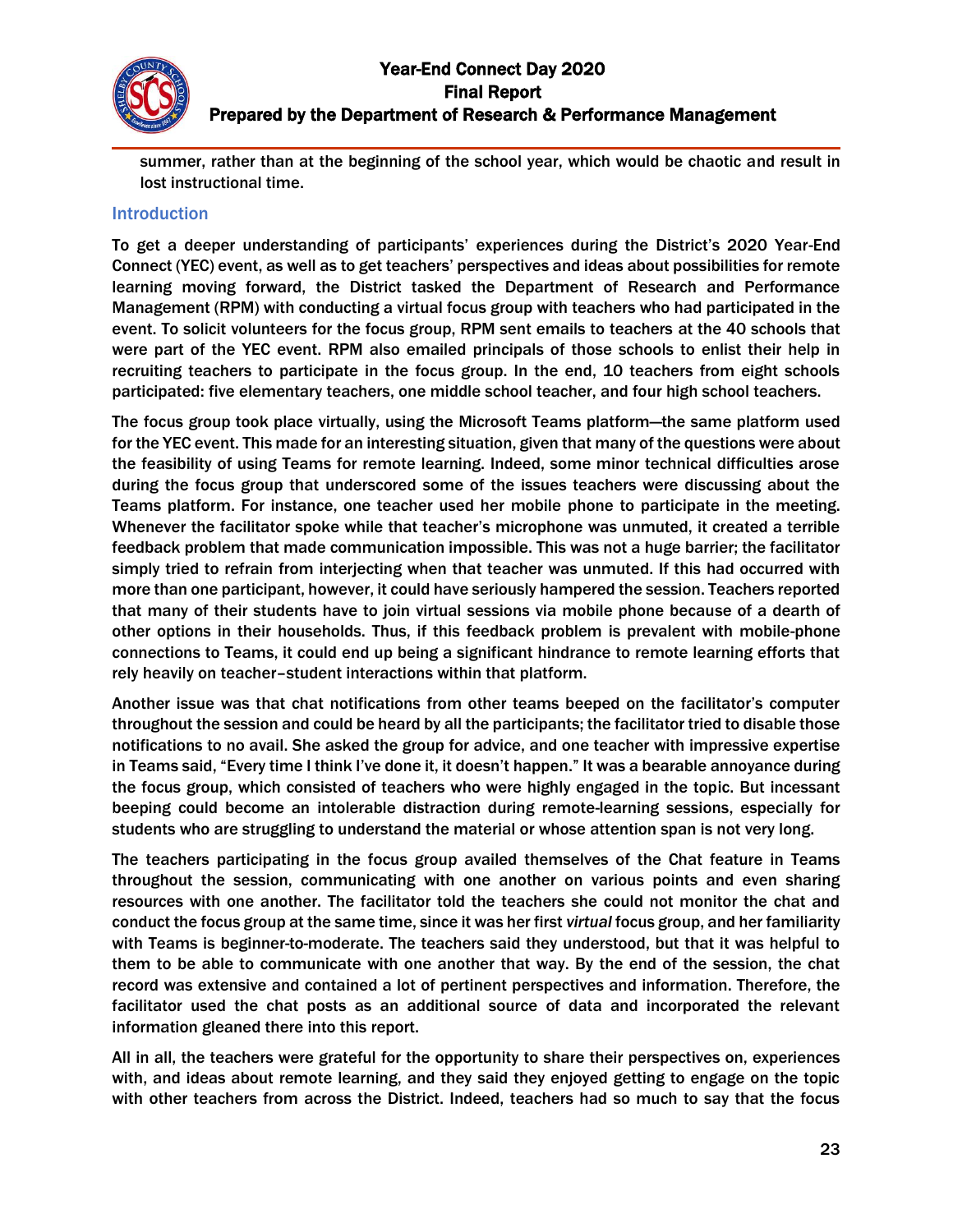group ran well over the allotted time, lasting about an hour and 45 minutes. But to make sure everyone had a chance to say everything they wanted to say, the facilitator offered teachers the opportunity to email additional thoughts afterwards. Two teachers sent emails, one of which contained further thoughts and the other of which was more of a technical resource on Teams that other teachers might find useful. The former served as additional data for the analysis presented in this report; the latter could serve as a resource for creating relevant Teams trainings moving forward.

The discussion covered the successes and failures of the YEC event and of all the remote-learning activities that took place since the stay-at-home period began, as well as ideas about remote learning moving forward. This report presents the major themes arising from the discussion, organized into five areas: student participation in the YEC event, technological problems, engaging students in remote learning, formats for remote learning, and needed training and support.

#### Student Participation in Year-End Connect Day

Most of the teachers reported low attendance at their YEC event, citing several reasons, including: connectivity problems, scheduling conflicts, the absence of a device with which to connect to the session, language barriers, and low interest or motivation.

Schools implemented their YEC event in different ways. For instance, one teacher's high school organized sessions into grade-level teams and a few special-interest teams, such as world languages, choir, and ACT preparation. The special-interest sessions took place after the grade-level sessions so that students could participate in both if they wanted to. Every teacher was expected to fit into one team's session (either grade-level or special-interest). Thus, each event had multiple teachers and a large group of students. This teacher's event had eight or nine teachers and 43 students.

Another high school organized their sessions through homerooms; teachers without a homeroom were partnered with a homeroom teacher. Every homeroom teacher was given a socioemotional lesson to cover during their YEC session. All teachers participated except 12th-grade teachers, because seniors were busy with Advanced Placement testing. Plus, under normal circumstances, seniors would have already been out of school by the time the event took place.

Another high school teacher reported that his school selected certain teachers for the event, who were instructed to cover a lesson of their choice. Those teachers were asked to recruit participants from their homeroom first, followed by other students who were likely to be most responsive. Out of 50 invitations to students, he had only one taker for his session. He said it turned out to be a good session, because they could really dig into the material together.

One second-grade teacher said that at her school, homeroom teachers had YEC sessions, but specialists did not hold their own sessions. Only eight out of 42 students joined their grade-level session. She said she was very fortunate to have a very involved class this year, but given that the whole school was to participate during the same one hour, many of her students ceded their YEC access to their older siblings at the same school, since many families had only one device through which students could connect to the event. Parents also participated in the meeting—and in some cases were answering questions for their children. Also, siblings could be heard in the background in many cases.

Other teachers reporting their YEC event's participation included a kindergarten teacher who had only one student participate in her session, and a third-grade teacher who had about six students at hers. The third-grade teacher said that the parents of her English Learner (EL) students could not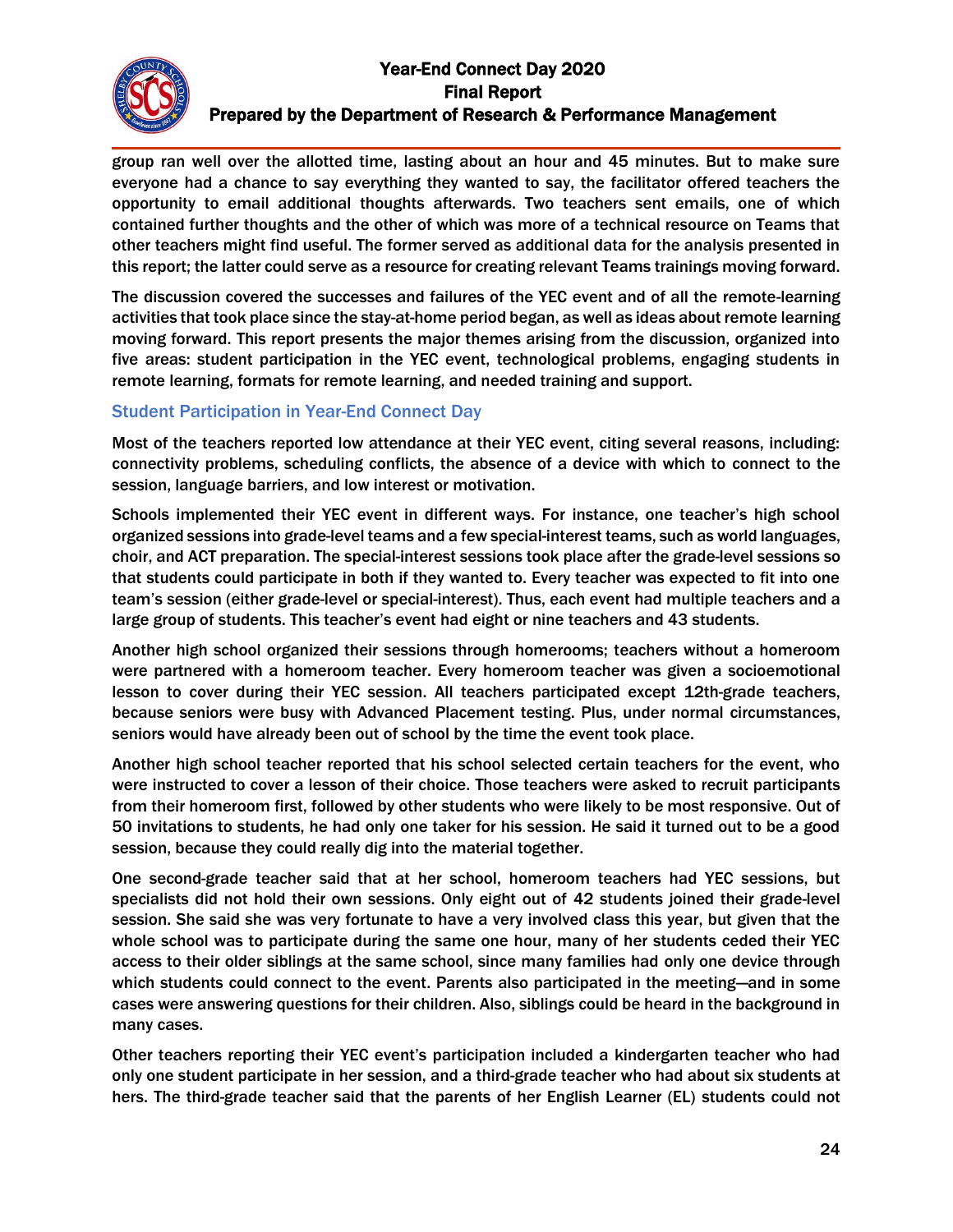

understand the directions for how to connect their children to the session, and that was the reason a number of her students were unable to participate, despite their efforts to do so.

#### Technological Problems

Nearly every teacher reported having technical difficulties with Microsoft Teams, either during the YEC event, during other remote-learning sessions, or both. Some of the issues were minor, but some were major—even to the point of preventing a lesson from taking place at all. This section illustrates some of the problems teachers and their students have experienced with the Teams platform.

A high school teacher said her school did not have extreme technical difficulties during the YEC event, because their IT person (Leslie Roberts) was in their school a lot last year trying to slowly transition them to Teams. But one thing her colleagues did not know was that multimedia components do not work well in the web browser version of Teams; it is therefore advisable to use the desktop application instead. (She said she can mute students better in the desktop app as opposed to the web browser version as well.) Thus, during the YEC event, she got calls and texts from people having trouble in other sessions, and some students in her own session reported that their siblings in other sessions could not get one thing or another to work. So she found herself troubleshooting for others while she and her students were working through their lesson. She therefore advised that if the District moves forward with Teams, it will be important to get the message out for people to use the desktop app instead of the web browser version.

One first-grade teacher experienced multiple technical issues during her YEC session. At first, the link she had sent out did not work, she thinks possibly because she failed to add a channel when she set up the meeting. A couple of students managed to get into the session by phone. However, a few parents contacted her saying they could not get in, and she spent the entire hour troubleshooting. After that discouraging experience, she did some practice sessions and tried again at the end of the week and still had trouble despite having added the channel before setting up the meeting. The problem this time was that parallel sessions ended up running, with some people in one session and others in another session. She was able to do the lesson with two students in one session, but there were two other students, along with their parents, waiting in the other session, and she had no idea they were there for a good part of the session. It turned out that a middle school sibling of one of her students had somehow created a group for the sibling using the same name as her (the teacher's) group. She had to call IT to get that group deleted.

A middle school teacher said a lot of her students told her they were blocked from joining Teams sessions. When they attempted to log in, they would get a message saying they were blocked. In fact, her school tried to use Teams when the quarantine first started, but had to pause on it, because so many people had trouble logging in. When she contacted IT about the problem, they told her that they could correct only 10 students at a time who were blocked. Out of the 10 they unblocked, only six students were able to log in, but not the other four. Once those six started to come to class, she tried to add others for the YEC event, and again, she had students who were blocked from logging in. They knew the login protocol by heart, because they accessed Clever and another platform the same way, with the same login information—so that was not the problem. They were getting a message saying they were blocked.

An elementary teacher said most of her students used their phones to access Teams, but they often encountered problems when trying to do so. They or their parents would call her asking her to walk them through the process, but she could not visualize the buttons they were describing on their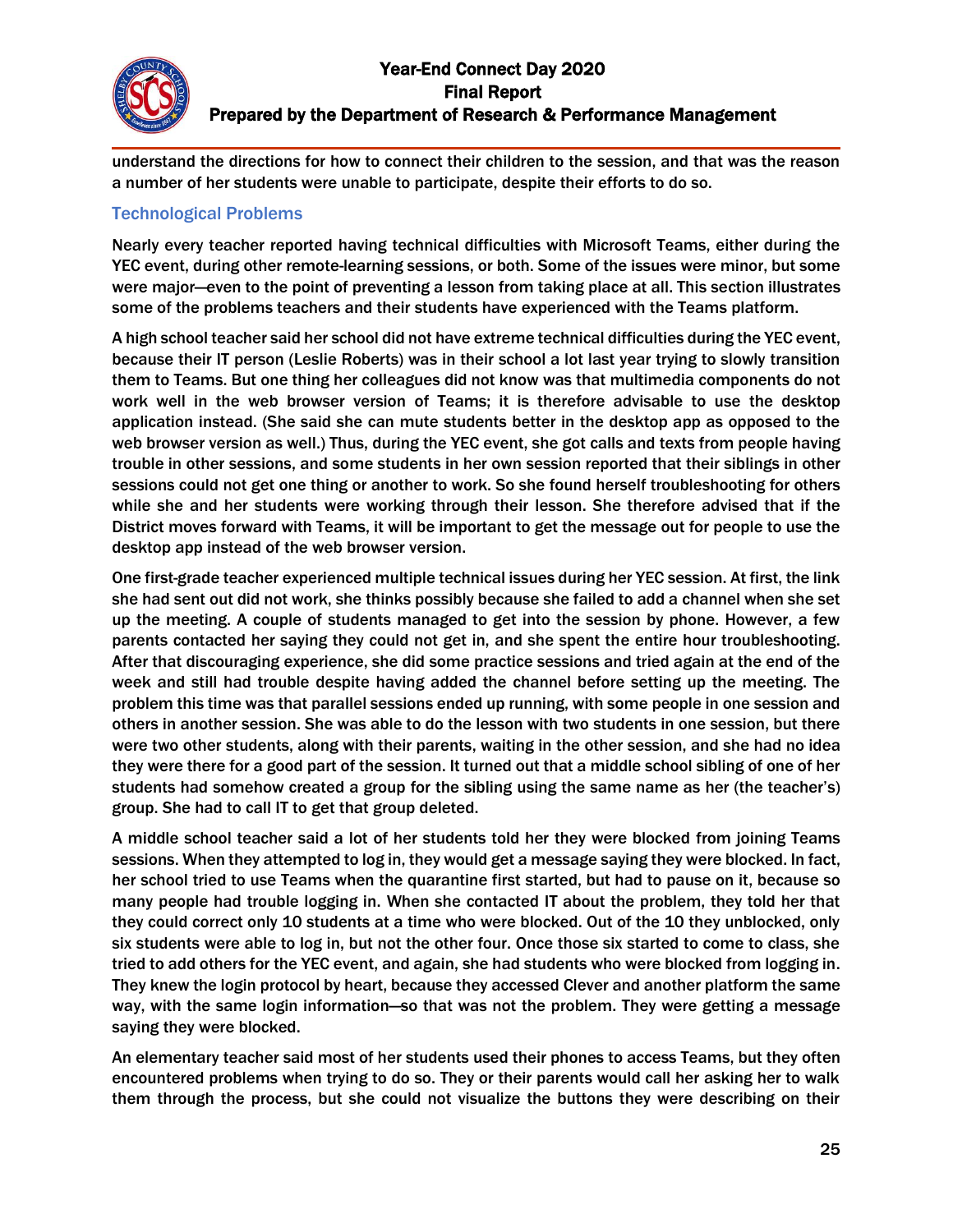screen and thus could not help them effectively. She described attempts to meet her students in Teams as "a revolving circle of frustration," because she did not get good support from IT, her students were discouraged, and she would receive multiple calls requesting her to walk students or parents through the process, and she did not know how to help them. "It makes them not want to get on, because we can't get past the sign-in." Another teacher seconded this, saying she had had the same issues.

Other technical issues teachers reported included the following:

- Copying a link from Discovery Education to Teams worked well when posting a video to be merely viewed. But when trying to designate it as an assignment (so that students could submit answers back), one teacher reported that Teams would not allow her to click the final *Assign* button after she did all the precursors.
- One teacher reported that students can access items of various formats when using their personal device, but they cannot open PDFs on their school-issued device. She said her students are constantly requesting to have PDFs in Word or some other format because the PDFs will not open. She said her students encountered a lot of conflicts on their school-issued devices that simply do not make sense, this being one example. Since PDF is a very common (not to mention relatively harmless) file type, she wonders why students would not be able to open files of that format. She said the District needs to re-evaluate what permissions are set up for the students on the school-issued equipment.
- One teacher said that during her YEC event, she shared her screen with her group. At first she could see the chat on the side, but after doing something, could not see it anymore and could not get back to it without unsharing her screen. Not wanting to interrupt the lesson, she asked her co-teachers to let her know if there was a relevant question or comment on the chat that she needed to address. Another teacher said she had the same issue and got one of her students to monitor the chat for her.
- One teacher said that when her students called in on Teams, she could never get them on the same call. If she clicked on one student's call, and then went to another student's call, Teams would not allow her to integrate the calls so that everyone could communicate in the same call.
- Another teacher reported that she normally embeds links in her PowerPoint presentations to click on for multimedia content. But in Teams, whenever she would click on the hyperlink in the PowerPoint presentation on her screen, it would not show the multimedia content on the students' screens; it just stayed on the PowerPoint screen for them (though the content would play on her own screen).

### Student Engagement

Teachers had a number of ideas about how to keep students engaged in remote learning, and they also raised a lot of questions to consider. This section discusses what the teachers found to work well in engaging students remotely, along with what did not work so well.

Several teachers stressed the importance of doing a socioemotional check-in at the beginning of the session. One teacher had her students "Tell Me Something Good" about their lives (referencing the Chaka Khan song) to start off the lesson, which is normally something she does every Friday in the classroom setting.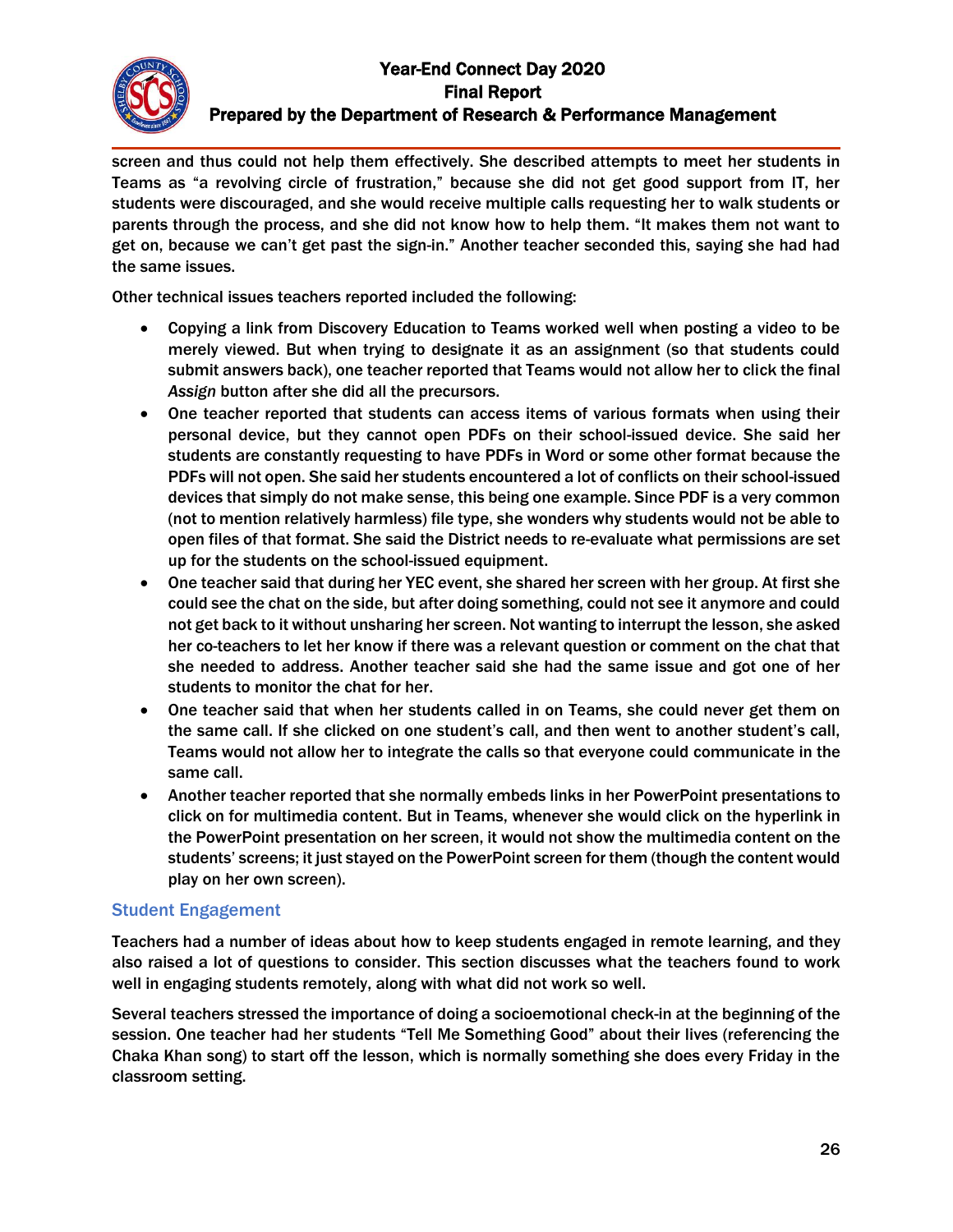A few teachers recommended using competition as a mechanism to engage students. One reported high engagement in the YEC event for world languages at her school when they did cultural trivia, citing the competitive nature as the source of engagement and motivation for students. The teachers asked the questions and had the students give their responses in the Chat, and it seemed to work well.

Cooperation was also a recommendation for engaging students. One successful activity in the abovementioned world-languages YEC session entailed a chart with foreign-language phrases (five language groups were represented in the session); students had to work together to match the phrases in the various languages. The teacher attributed the students' high participation in that activity to its cooperative nature.

Some teachers stressed the importance of being creative as a means of engaging students online. Incentives were also mentioned, such as the promise of a really great pizza party once school starts meeting in the building again. Awarding extra points for various activities was also cited as a motivator. Relatedly, multiple teachers noted a precipitous drop in remote-learning participation once the District announced that it would be for enrichment and not count towards students' grades. Teachers thus stressed that getting some sort of grade for participation would need to be part of the equation for getting students to engage in the sessions and the material.

And many teachers reported that small-group sessions were much more successful than their largegroup sessions. One teacher said that in sessions with more than six students, students were less likely to turn on their camera and less likely to participate in discussion. But with groups of three to six, students would turn on their camera no matter their state (still in bed, fixing their hair, etc.) and participate in the discussion. Other teachers echoed this, saying that their students "shut down" in larger sessions but were very active in the smaller ones.

One participant, seconded by others, suggested that team-teaching could be a valuable format in the remote-learning environment, asserting that it had worked very well in her school's YEC event. During online sessions, one teacher could teach the lesson while another monitors the chat. If the same question comes up a lot, the teachers could go back and reteach that part of the lesson.

Finally, some teachers emphasized the importance of presenting content multiple ways, saying that simply offering up a canned video on a given topic (from Khan Academy or Discovery Education, for instance) will not suffice. Teachers discussed seeing examples of successful teaching videos in which District teachers used a whiteboard to teach their lessons, just as they would normally do in the classroom. Similarly, one teacher said that he invested some of his stimulus check in a \$99 overhead camera that plugs into his laptop, so that students can watch him work problems with pen and paper (no whiteboard needed).

### Formats for Remote Learning

Many times during the focus group, teachers brought up their concerns over how remote learning would be structured if teachers and students have to begin the 2020–21 school year at home. They raised a lot of potential problems and questions to consider, many of them centered around the scheduling aspect of remote learning. As one teacher put it, "It's a little daunting to think that I'll need to spend seven hours [a day] as a teacher, but I have four elementary school children, and they're going to have to spend seven hours [a day] too."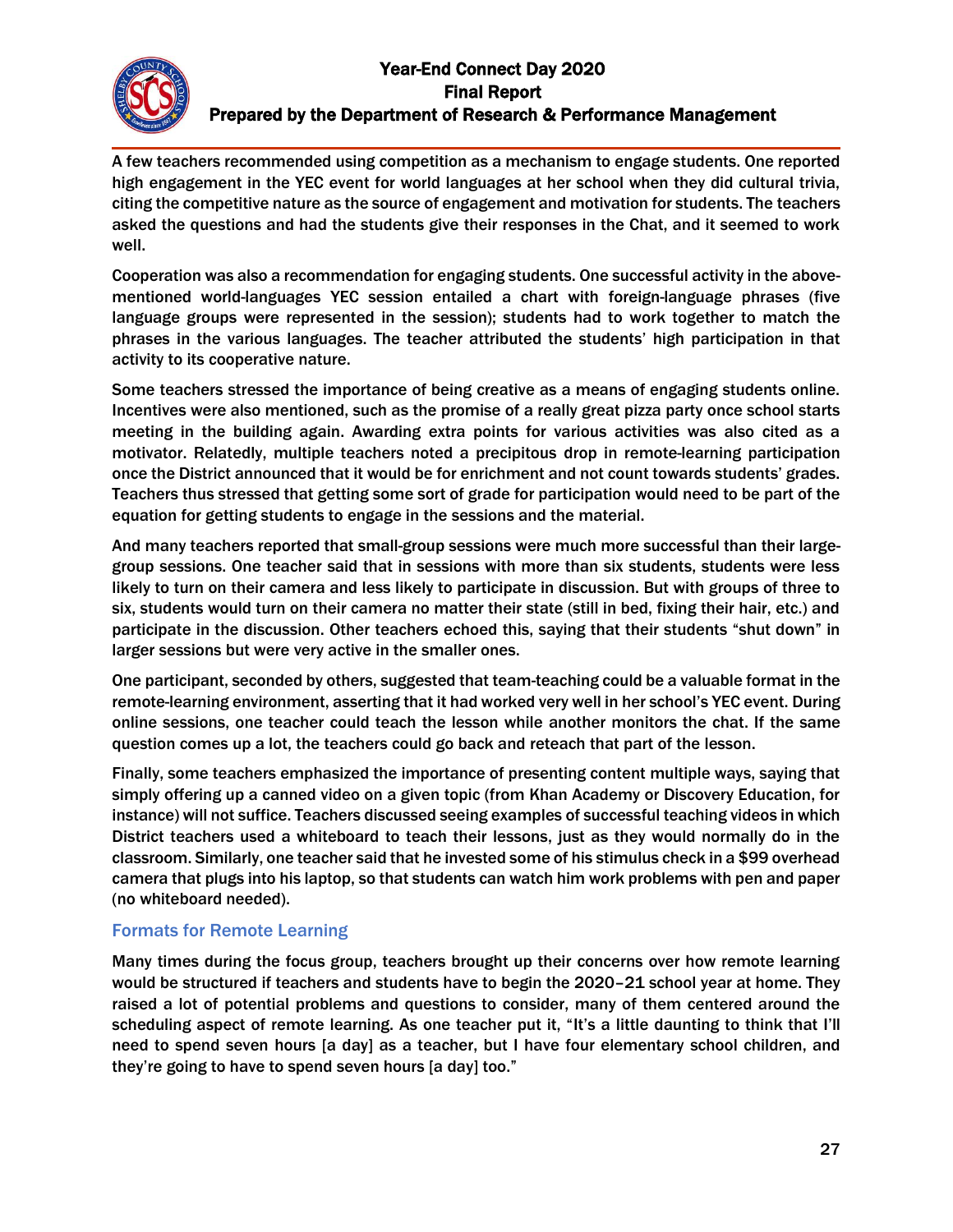The general consensus of the group was that remote learning would have to be largely asynchronous, supplemented with some flexibly scheduled small-group meetings for discussions, check-ins, question-asking, and any necessary reteaching. There was also consensus that grades and accountability will have to be part of the process for remote learning to operate successfully.

Everyone seemed to agree that replicating the regular school schedule online—i.e., meeting classes online everyday using the same schedule as regular school—would be disastrous. They cited a host of problems that would preclude this from being a viable option, including the following:

- Many parents work outside the home during the day and cannot help their elementary children access online sessions. And even those working from home would not be available to help really young students in the way that they would need.
- Many students have school-age siblings who would also need to be online at the same time. With limited internet bandwidth, limited devices, and limited parent/guardian presence to facilitate online access, it would be impossible in many households to have multiple siblings attending online classes at the same time. The YEC event was a clear illustration of this.
- Meeting as a large group both quells student engagement and hampers teachers' ability to monitor it, so small group meetings are recommended over the class-size groupings of regular schooling.
- Younger students in particular have a short attention span and would not be able to be in front of a computer for protracted periods—especially while in the familiar environment of the home, where toys, food, and other distractions may be readily available.

Teachers made a number of suggestions about how remote learning could be structured in the fall, but they heartily agreed that one size would not fit all, especially for different age groups. But even from school to school or within the same school, teachers said, there needs to be a lot of flexibility in how remote learning is structured, because students' needs and families' situations vary so widely.

One teacher posted into the Chat an article from *Inside Higher Ed* that he said details about 15 different routes for schooling in the fall. He said that we will probably use the majority of them, "depending on the grade, on the school, on the home situation, on the requirements of the course, and so forth."

Several participants asserted that teachers need to record themselves doing their normal lessons, and then post the videos for students to access at a time convenient for them. One advantage of doing this is that once a video is recorded, it can be used for multiple sections of the same subject and used in future years as well. And it sidesteps the scheduling and technology problems of live streaming everything.

One teacher pointed out that "many school systems have simply emailed assignments every morning, due each afternoon. Teachers were present for office hours during the day." Another teacher said she ended up doing that herself throughout the stay-at-home phase this school year.

In terms of scheduling small-group time, a couple of high school teachers said they offered students several time slots and allowed them to pick the one that worked best for them. Oftentimes, students' preferences were not during the traditional school day, but rather sometime between 3:30 and 5:00. Some elementary teachers agreed that they would likely need to meet their students online at nontraditional times, because many of their students' parents do not get home until after 6:00 in the evening, and their young students would need parental assistance to meet online.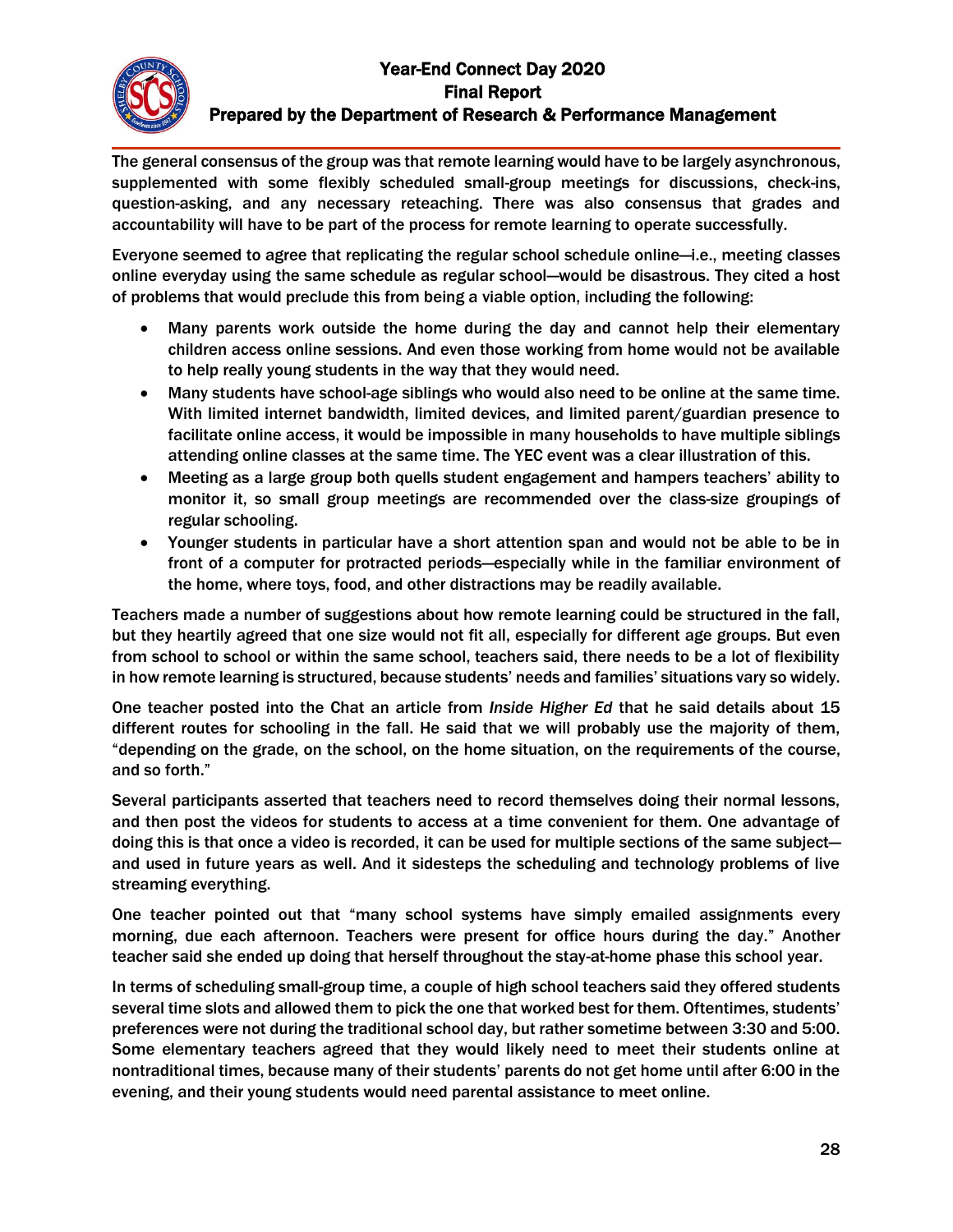A few of the elementary teachers were very concerned about the fact that parents were clearly answering questions on behalf of their children during online sessions (with cameras turned off). They insisted that there needs to be some way to prevent this from happening moving forward. One teacher mentioned that the Bartlett school district used Seesaw for elementary students, which records the students doing their work. She said several parents told her it worked well for them.

Teachers also wondered how attendance and tardies would be tracked for remote learning. They agreed that such information would be a vital first-order measure of student engagement and suggested that teachers and schools reach out to families of students who are not joining online sessions, so that they can figure out what the barriers are. In some cases, the solution may have to be physically mailing packets of material to those families every couple of weeks.

Another issue raised was the need to build rapport with students—and the difficulty of doing so without ever having met face to face. The COVID-19 crisis hit towards the end of this school year, when students and teachers knew each other well and rapport had been well established. But starting a new school year sight unseen will be a different story altogether. The kindergarten teacher in the group was especially concerned about this, as she begins each school year with a crop of students who do not yet know what school is. How to instill into young children the norms and expectations of schooling, purely through a computer screen, is a daunting task to contemplate.

Given its interactive capabilities, a platform like Teams could certainly serve an important function in helping to foster some degree of rapport among students and teachers at the beginning of a remote-start school year, as well as to support students' socioemotional learning. All in all, teachers agreed that Teams (or some other platform with interactive features) needs to be part of the remotelearning formula. But they argued that the real-time convening of students and teachers online should be a supplement and not the "be-all-end-all."

### Training and Support Needs

Teachers had a lot to say about the training and support needed to make remote learning a successful venture. They discussed the Teams training they have had—some great, some truly terrible—and what sort of training they would like to receive moving forward. They also pointed out the need for student and parent training, which was something the facilitator had not even thought to ask about. This section summarizes the main points that teachers discussed in this topic area.

#### Teacher Training on Microsoft Teams

One teacher took some District trainings on Teams (which, incidentally, took place in Teams), and said, "It was a MESS, a MESS." She said the instructors did not know what they were doing, and it turned her off from trying other District trainings on Teams. "They were trying to teach us how to use Teams, and they didn't know how to use Teams to teach us how to use Teams. It was ineffective. We couldn't even get through the stuff." She said it was easier for her to just open up Teams and mess around and make mistakes and figure it out on her own. She ended up reading about Teams in Canvas, which was easier. But she had signed up for the District's real-time trainings, thinking they would be more helpful, with hands-on demos and the like—but the instructors could not even get the demos to work. "It was embarrassing."

She added that after the training, "We all kept getting every single email regarding the training, and the questions for the presenters, etc. The presenters could not figure out how to turn off the emails, and it was not an option for the participants to opt out of the emails. It was so amazingly frustrating.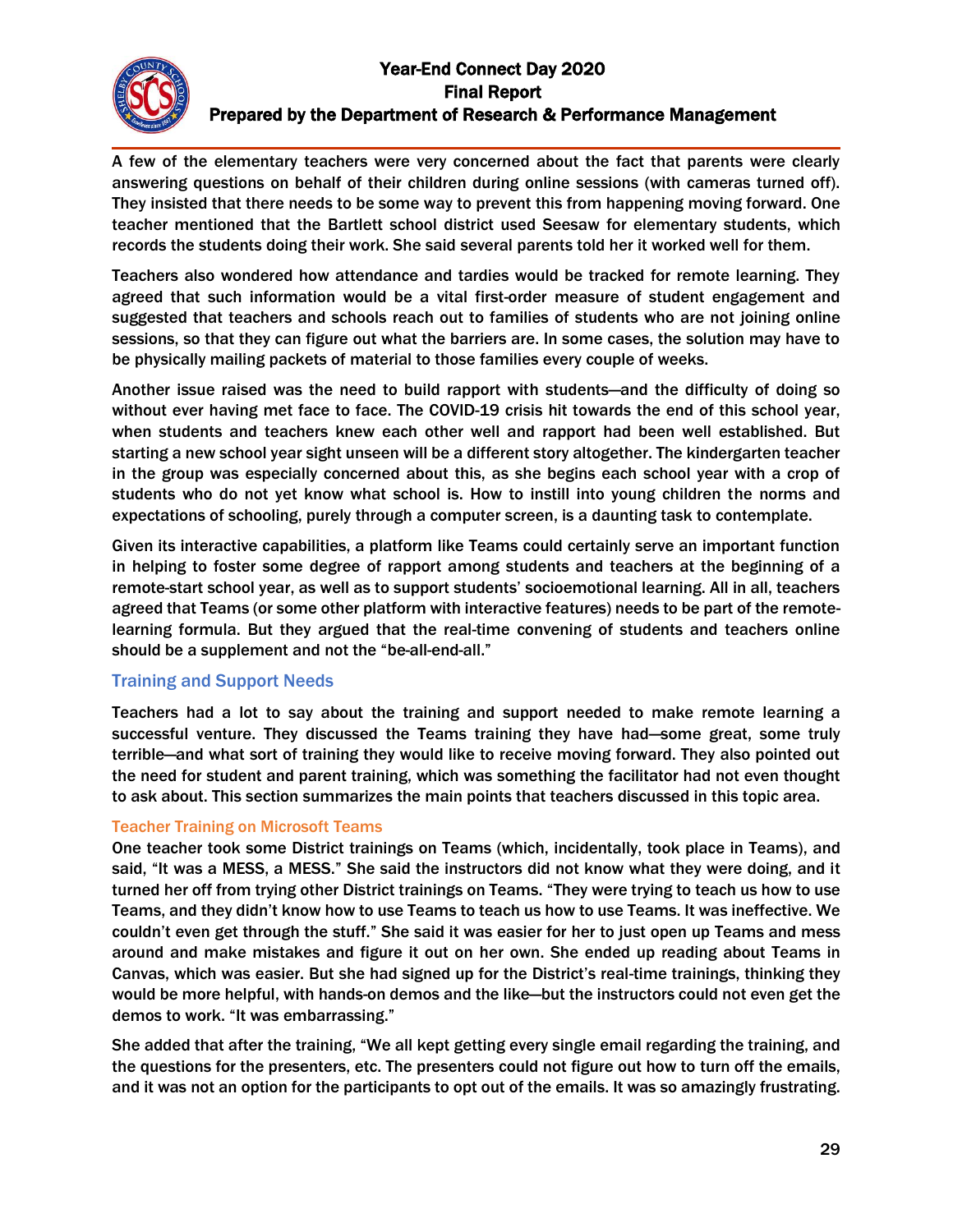I ended up leaving the Teams. That was the only way to make the emails stop." Another teacher said she experienced the same email problem after her District Teams training.

Another teacher had a similar experience with her District Teams training. She said she did both Content Cadre and webinars. The former was "learn at your own pace," and this teacher said it was passable, but that it was difficult to read some of it because the font was too small. As for the webinars, there were multiple technical difficulties. For instance, someone had completely taken over one presenter's presentation, so the trainees had to wait for a very long time while she tried to figure out what was going on. Once the presenter finally regained control of her presentation:

*She was talking, but we couldn't see what she was talking about. So it was a very frustrating webinar.... If you're the expert and you're having these difficulties and you're having a hard time troubleshooting them, then what's going to happen when these things start happening to us? So it's going to take a lot of training, [including]: if this happens, do this; if this happens, do this… [so that if we encounter these problems] we'll know what to do.*

Based on such experiences with District trainings, some of the teachers said they would like the District to bring in an expert from Microsoft to conduct trainings for teachers. However, another teacher weighed in, saying "I went to a training last summer with a Microsoft presenter, and it was horrible. I wasted two days of my life… The best training I received was from Leslie Roberts here in the district. She's phenomenal." One thing that the teachers did agree on was that whoever conducts the training needs to be a true expert on Teams.

A few teachers said they would really like to receive their Teams training in person at the Technology Training Center (TTC), so that they can be hands-on and actually do the navigating in Teams while the presenter shows them how. One teacher said, "I know we're social distancing, but I would like to have support at the [TTC], even if we have to do one person to a table with our masks on, or whatever the case may be. That is going to help me better—hands on—than doing it virtually… If we can actually sit in a class session before we go back." Other teachers echoed these sentiments.

One teacher said she is fairly conversant with Teams, but she needs to know how to organize things to make it user-friendly for students (and parents). What she likes about Google Classroom and Canvas is that they let one organize items by units and modules. In order for asynchronous learning to work well, she said, it must be organized in a way that makes sense and is logical for people to navigate. The Teams expert of the group weighed in, saying that one of the Teams "gurus" he follows on YouTube recommends the following format for organizing lessons in Teams: the group is the classroom (one period), the general channel is everything students will need and use on a daily basis, and all the other channels are the lessons. So when students open Teams, they open right into the landing page and see Lesson 1, Lesson 2A, Lesson 2B, etc., as each channel represents one lesson. Once one period is all organized this way, it is easy to copy and paste it for the other periods of the same subject. The teacher said he is putting together a document on how to do this.

He also shared the links of the two Teams experts on YouTube he has learned a lot from:

- 1. Mr. Tompkins EdTech: <https://www.youtube.com/user/tcolcbsF> (the source of the above recommendation for organizing lessons in Teams)
- 2. Alice Keeler: [https://www.youtube.com/watch?v=pEb5fCozvrg&list=PLqa7N83LLptyHiUNIrdFB11tacCLc](https://www.youtube.com/watch?v=pEb5fCozvrg&list=PLqa7N83LLptyHiUNIrdFB11tacCLcvVpy&index=2) [vVpy&index=2](https://www.youtube.com/watch?v=pEb5fCozvrg&list=PLqa7N83LLptyHiUNIrdFB11tacCLcvVpy&index=2)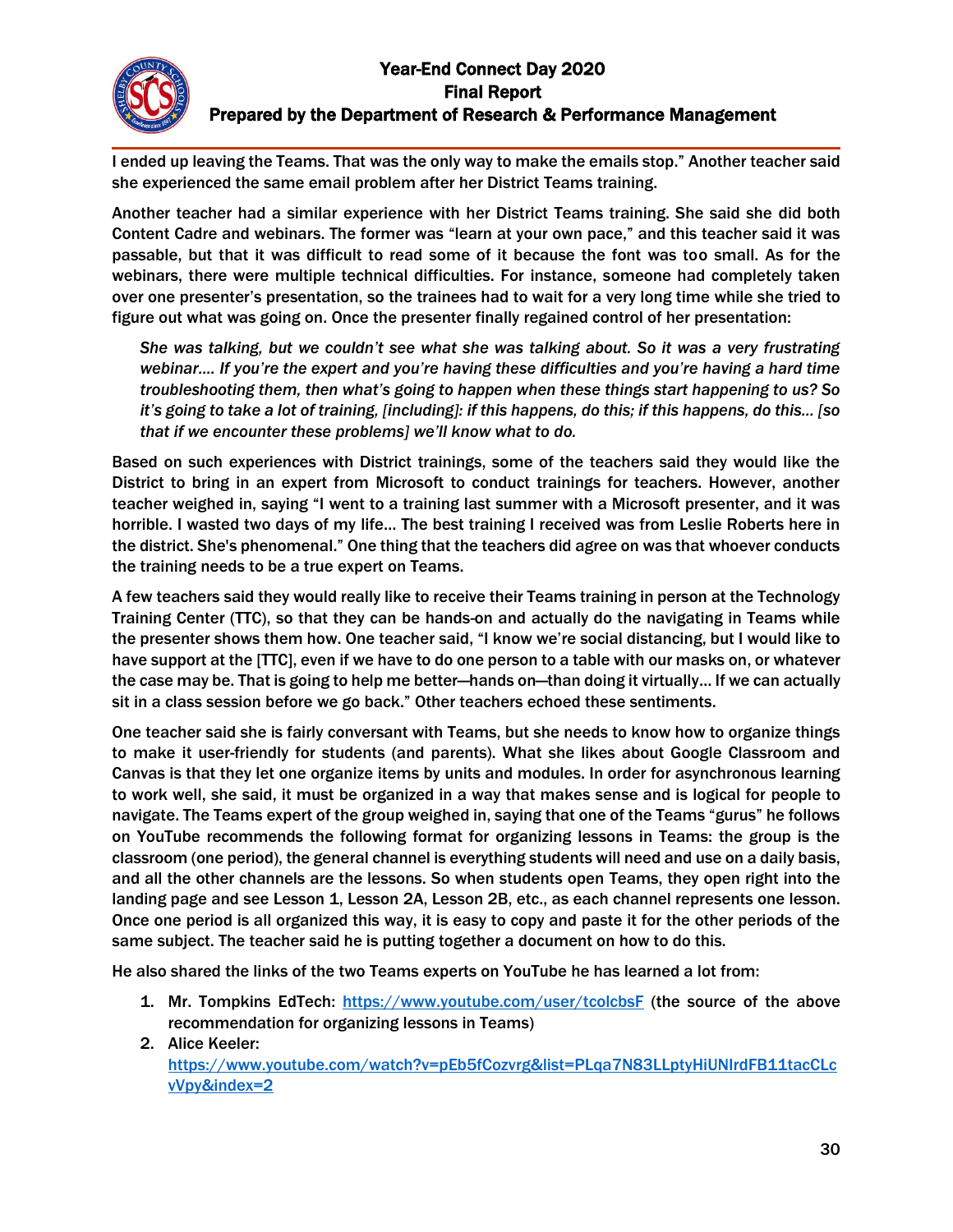#### Other Teacher Training

Some teachers pointed out that merely getting trained on how to navigate a remote-learning platform is not enough to make them successful remote teachers. As one teacher said:

*I really need best practices on remote online learning.... I know best practices in the classroom, and I can keep being trained on various technologies all day long—but those are platforms, they're not best strategies…. I need best strategies. But the thing, though, that I did do is I just started cold-calling like I would've in class. I said, 'I need three students. I need two boys and a girl. I need this…' for different discussion-point questions. And that helped. And then, once they realized that I was actually leading class like a normal class, they started jumping in. They started, like, lowkey checking each other into the conversation. And so some of those normalcy pieces helped. But until we figure out what are best practices, it doesn't matter what we do online.*

Other teachers concurred that training on best practices for remote learning at different ages would be necessary to make the remote-learning project a successful one. One teacher mentioned that there are a lot of resources on flipped classrooms, which should be very relevant and useful for the purely remote learning situation as well.

#### Student and Parent Training

The need for student and parent training was a popular topic of discussion, with teachers agreeing that such training would be crucial to make inclusive online learning a success. Without it, many students would get left out because of a lack of know-how for signing into and navigating the online platforms. While much of the discussion on this issue centered around technical training, some teachers talked about the need to train students on best practices for online students. As one teacher put it, "Social media norms they are used to don't equate to MS Teams educational norms." Another teacher elaborated on this theme:

*Students have to be trained on how to be an online student. Because we keep assuming that if they have access to technology, they know how to be online learners. But it's not true. Like, you have to read more. I think about the number of students we push into Memphis Virtual School classes or online classes. Those kids will straight-up tell you they cheat nonstop—because no one has trained them on how to be an online student. They don't realize they're going to have to read and then do stuff with their reading, or that they may have to video themselves or whatever.*

She went on to say she anticipates needing to spend a lot of time on this issue in the fall:

*I did have decent engagement. I was really proud of my kids. But there are definitely some things that all of August is probably going to be for me, for remote learning. It's going to be how to be a good online student. Like, I probably won't even touch content until after Labor Day. Because I feel like that is so crucial. If I can't get that established in that first month, I'm going to lose way more instructional time throughout the year, trying to go back and fix things.*

As for the technical aspects of remote learning, the teachers agreed that students and parents would need step-by-step instructions on accessing Teams and any other online platforms, and they would need it in multiple formats and in multiple languages. Parents and students first need to know where to go to find their District emails (Office.com), how to download the Microsoft Teams application, and how to sign in and do basic navigation in all the online platforms. Teachers suggested posting stepby-step videos, along with sending families hard-copy pictorials with students' personalized login credentials and steps for signing in.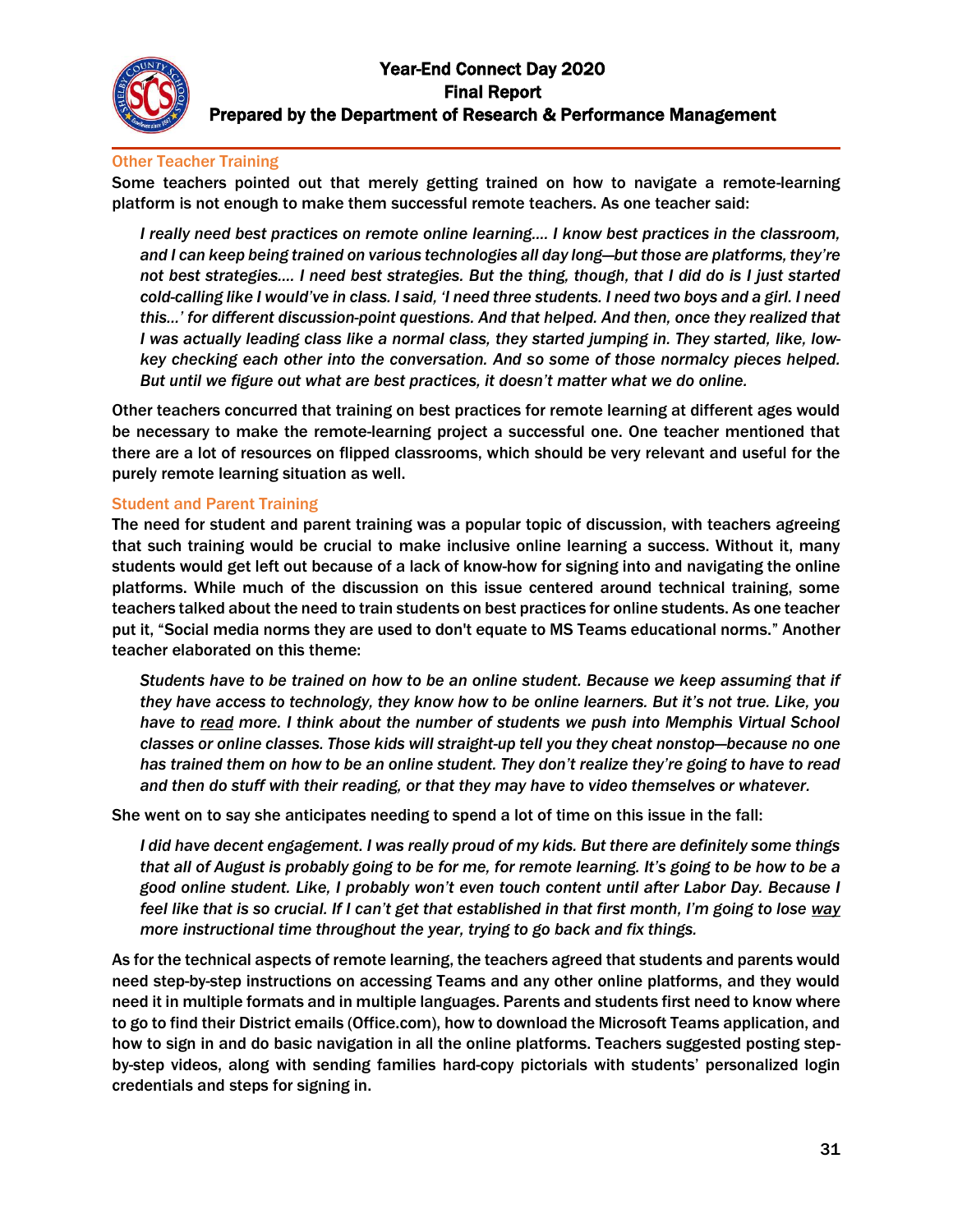The training videos would need to be prerecorded and vetted to make sure the instructions are 100% accurate. And teachers cautioned that if any live trainings were offered to parents (whether virtually or in person), they would have to be conducted by true experts "or we're going to lose parents."

In terms of needing instructional videos in multiple languages, the Teams expert of the group mentioned that in Teams one can create a video, which will be stored in Stream. Stream can translate what is said in English to any language and do closed captions as well. So the District may be able to use Teams to create videos and instructions in multiple languages, and individual teachers could do so as well.

#### Other Support Needs

The teachers expressed a strong sense of urgency to get training and technical instructions out to families as soon as possible, so that they can be learning and troubleshooting access over the summer, rather than at the beginning of the school year, which would be chaotic and result in a lot of lost instructional time. Thus, several teachers said that schools need their projected rosters now, along with good contact information for families. They also said it would be ideal if their students could be automatically loaded into Teams for them.

Participants listed a number of other things that would enable them to be more successful online teachers, including:

- A dedicated District expert for Teams
- Online access to textbooks
- Guidance on how to incorporate the learning plans for special education students, EL students, and RTI<sup>2</sup> students
- The ability to connect Teams to PowerTeacher, such that grades given on assignments in Teams automatically populate into PowerTeacher
- The ability to spend the \$200 classroom allowance on items for remote learning, such as an overhead camera or a whiteboard
- A list of what permissions the District has blocked in Teams

Finally, one teacher expressed her concerns over using Microsoft Teams, a business-oriented platform, as the District's remote-learning platform. "We need a learning-management system that can house and do a lot of different things, that's actually designed to do [remote teaching and learning]." She said that a lot of the technical problems students and teachers have encountered probably stem from the fact that the District is trying to use Teams as a makeshift learning system, when that is not what it was designed for. She said:

*The district needs to invest in a true learning-management system…. Microsoft Teams is not a learning-management system. They are constantly trying to make themselves one, but at the end of the day, they aren't…. I'm incredibly concerned that we keep trying to use a business platform for educational purposes under the guise of making students more college and career ready.*

This teacher and two others said they wished the District would enable high school students to access Canvas so that they could set up their courses in that platform, either instead of or in addition to Teams.